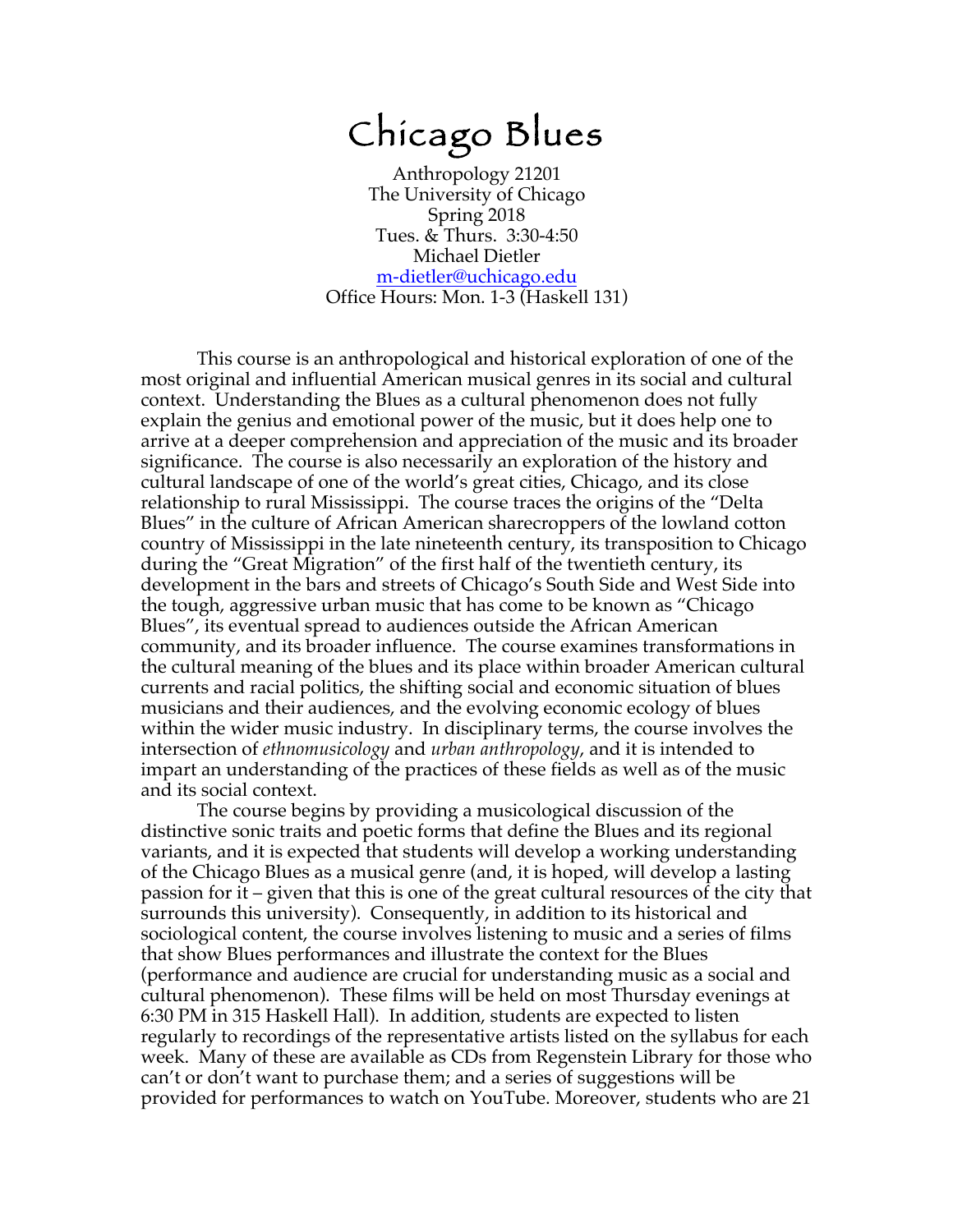or older are strongly encouraged to go to the city's numerous Blues clubs to listen and observe: as good as some of the films are, there is really no substitute for participating in live performances. Unfortunately, drinking laws limit access to nearly all clubs to those over 21.

Fortunately, however, the UChicago Logan Center for the Arts will host the second annual *Logan Center Bluesfest* from October 19-21. This will give all students access to live Blues, and everyone is expected to attend some of the sessions and workshops. There will also be extra credit for students who volunteer to help out with the festival (and this is a great way to catch a behind the scenes look at the world of Blues music). Also highly recommended is the *Chicago Blues Festival* at the end of the spring quarter, in Millennium Park. This is the largest free Blues festival in the world, and it always draws a lot of outstanding musicians. The clubs usually have great after-hours sets as well during the festival. Students are also encouraged to visit the Blues Heaven Foundation, housed in the former Chess Studios at 2120 S. Michigan Ave, and to make use of the substantial Blues Archive at the Harold Washington Library and the Jazz Archive at Regenstein Library.

The course will be part lecture and part discussion (in which students are expected to participate actively). There will also be three guest lectures by prominent blues musicians: Billy Branch, John Primer, and Matthew Skoller. Dates for these are marked on the syllabus.

#### **Course Requirements:**

1) Attending classes and films, and informed participation in class discussions;

- 2) Attending a session at the *Logan Center Bluesfest* in early October;
- 3) A mid-term exam (to make sure you are picking up the basics);
- 4) A brief in-class final exam;
- 5) A 10-page research paper due at the end of the course.

#### **Required Texts: (Available at Seminary Co-op Bookstore)**

- -St. Clair Drake and Horace A. Cayton (1993)[1945]. *Black Metropolis: A Study of Negro Life in a Northern City*. Chicago: University of Chicago Press.
- -Nicholas Lemann (1991). *The Promised Land: The Great Black Migration and How it Changed America.* New York: Vintage Books.
- -Robert Palmer (1981). *Deep Blues*. New York: Penguin.
- -Mike Rowe (1975). *Chicago Blues: The City and the Music.* New York: Da Capo Press.

-Other readings are available on the CANVAS site.

-It is also *recommended* that you choose one of the following biographical works of Chicago Blues musicians and read it over the course of the quarter.

-Danchin, Sebastian (2001). *Earl Hooker: Blues Master*. Jackson, MS: University of Mississippi Press.

-Dixon, Willie (1989). *I Am the Blues*. New York: Da Capo.

-Edwards, David Honeyboy (1997). *The World Don't Owe Me Nothing: The Life and Times of Delta Bluesman Honeyboy Edwards*. Chicago: Chicago Review Press.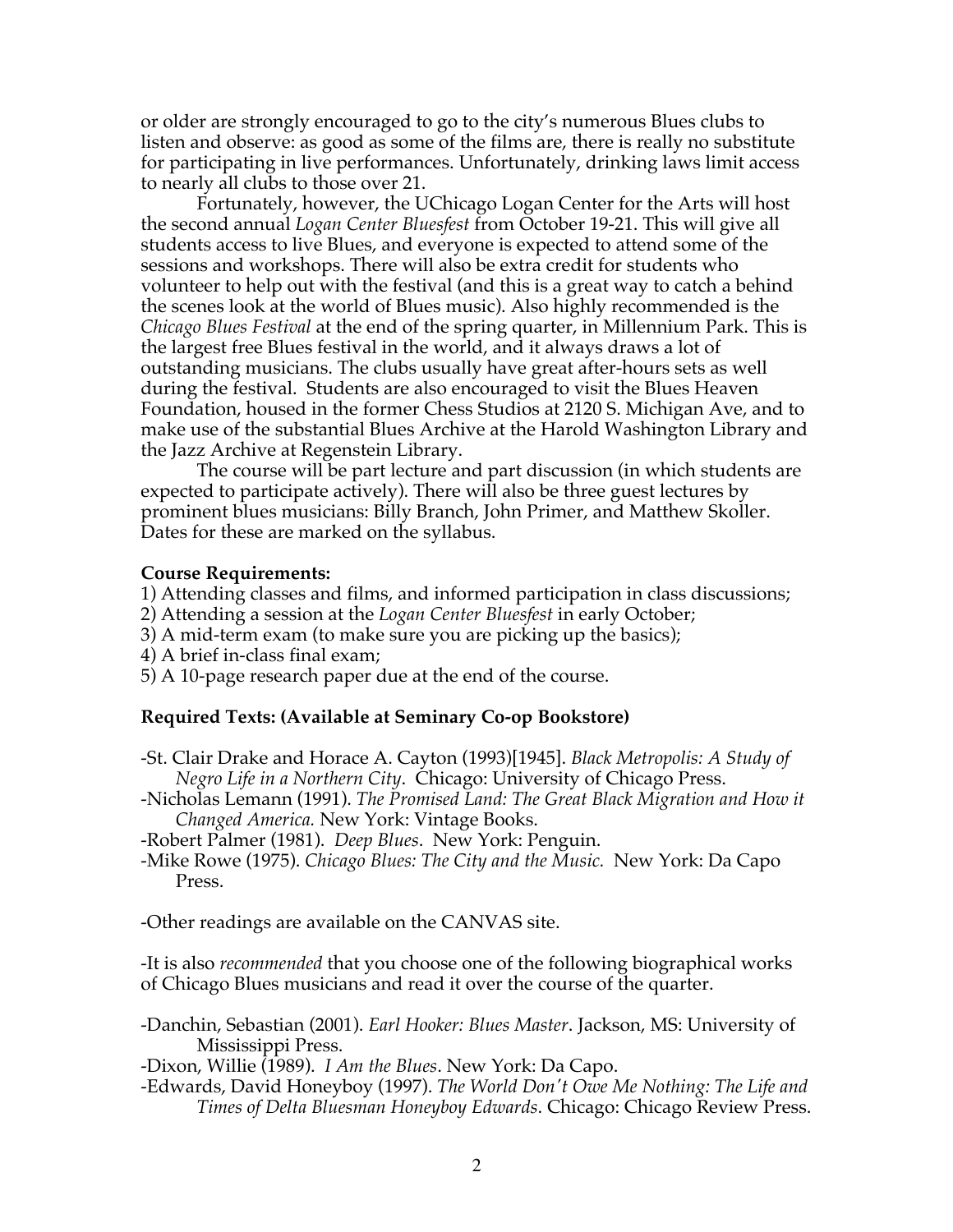- -Glover, Tony, Scott Dirks, and Ward Gaines (2002). *Blues With a Feeling: The Little Walter Story*. New York: Routledge.
- -Goins, Wayne E. (2014). *Blues All Day Long: The Jimmy Rogers Story*. Urbana, IL: University of Illinois Press.
- -Gordon, Robert (2002). *Can't Be Satisfied: The Life and Times of Muddy Waters*. Boston: Little, Brown.
- -Guy, Buddy and David Ritz (2012) *When I left Home: My Story*. Boston: Da Capo.
- -Murray, Charles Shaar (2000). *Boogie Man: The Adventures of John Lee Hooker in the American Twentieth Century*. New York: St. Martin's Griffin. (Not Chicago, strictly speaking, but he will do fine.)
- -Riesman, Bob (2011). *I Feel So Good: The Life and Times of Big Bill Broonz*y. Chicago: University of Chicago Press.
- -Romano, Will (2005). *Incurable Blues: The Troubles and Triumphs of Blues Legend Hubert Sumlin*. San Francisco: Backbeat Books.
- -Romano, Will (2006). *Big Boss Man: The Life and Music of Bluesman Jimmy Reed*. San Francisco: Backbeat Books.
- -Segrest, James, and Mark Hoffman (2004). *Moanin' at Midnight: The Life and Times of Howlin' Wolf*. New York: Pantheon.
- -Tooze, Sandra (1997). *Muddy Waters - The Mojo Man*. Toronto: ECW Press.
- -Wilcock, Donald W., and Buddy Guy (1993). *Damn Right I've Got the Blues: Buddy Guy and the Roots of Rock-and-Roll*. San Francisco: Woodford Press.

# **Schedule of Class Themes, Reading, and Films**

# **Week 1:** October 2 & 4

**-**Studying music, culture, and history: the fields of ethnomusicology and anthropology

-Chicago Blues -- the intersection of urban anthropology and ethnomusicology.

-Defining the Blues -- Basic sonic patterns, regional styles, and historical transformations and hybrids; blues poetics.

-12 bar blues and other common structures (the I-IV-V chord sequence); the blues scale; blues rhythms (shuffle, boogie, slow blues, Texas shuffle, etc.); rhyme and verse schemes. -Delta Blues, Piedmont Blues, Texas Blues, Memphis Blues, Jazz Blues, Jump Blues, Chicago Blues, etc.

### *Thursday Evening Film* (October 4, 6:30 PM): **"***The Search for Robert Johnson***"** and concert footage of Skip James, Bukka White, and Son House

#### *Reading:*

-Bruno Nettl (1983). Chapter 4, "The non-universal language," in his *The Study of Ethnomusicology: Twenty-Nine Issues and Concepts*, pp. 36-43.

-Adelaida Reyes (2009). What do ethnomusicologists do? An old question for a new century. *Ethnomusicology* 53(1):1-17.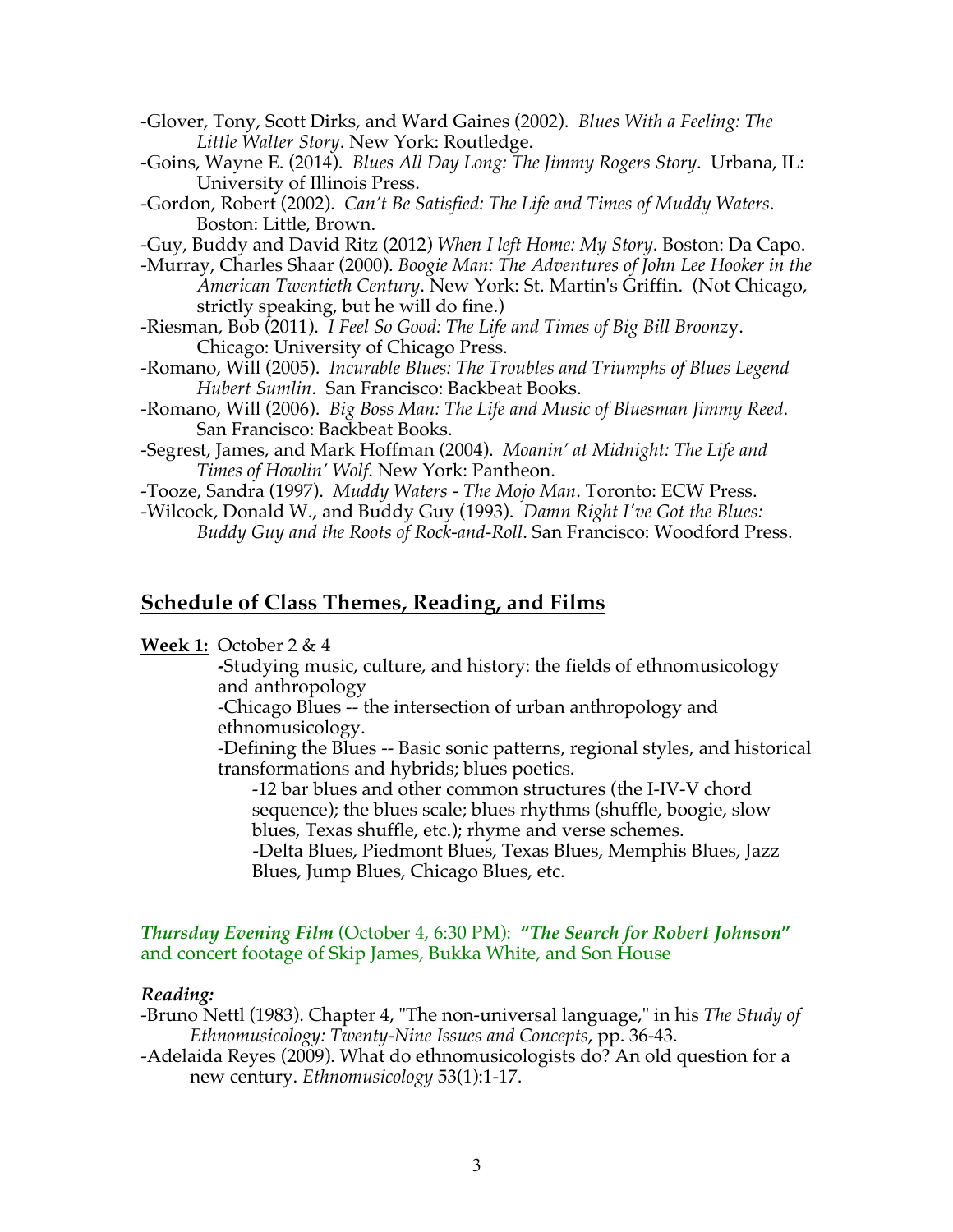-Lawrence Hoffman (1999)[1991]. The Blues harp, parts one and two. In *Write Me a Few of Your Lines: A Blues Reader*, S.T. Tracy (ed.), pp. 261-275. Amherst: University of Massachusetts Press.

-David Evans (2001) The guitar in the Blues music of the Deep South. In *Guitar Cultures*, A. Bennett and K. Dawe (eds.), pp. 11-26. Oxford: Berg. -Charles Keil (1966). *Urban Blues*: pp. 1-68.

**Week 2:** October 9 & 11

-Down in the Delta – Origins of the Chicago sound. -African American culture and creativity in Mississippi; musical influences from Africa and Europe; African-American music before the blues; the emergence of an original new music. -American Racism, from slavery to American apartheid; broken promises of the "Reconstruction" and the emergence of Jim Crow

terrorism.

-The Blues as protest? Signifying.

-The Blues and religion: the "Devil's Music"

# *Thursday Evening Film* (October 11, 6:30 PM): **"***Slavery by Another Name.***"**

# *Readings:*

-Robert Palmer, *Deep Blues*: pp. 1-131

- -Adam Gussow (2002). *Seems Like Murder Here: Southern Violence and the Blues Tradition*. University of Chicago Press, Chicago. (pp. 17-65).
- -Adam Gussow (2017). *Beyond the Crossroads: The Devil and the Blues Tradition*. Chapel Hill: University of North Carolina Press. (pp. 17-73).
- -Karl H. Miller (2010). *Segregating Sound: Inventing Folk and Pop Music in the Age of Jim Crow*. Duke University Press, Durham, NC. Chapter 6, "Race Records and Old Time Music: the Creation of two Marketing Categories in the 1920s," pp. 187-214.

*Representative Artists:* Charley Patton, Robert Johnson, Son House, Bukka White, Skip James, Honeyboy Edwards, Mississippi Fred McDowell

# **Week 3:** October 16 & 18

-The Great Migration: Mississippi Transforms Chicago -The Jim Crow South and the lure of Chicago -Early Chicago Blues in its social context: from juke joints to house-rent parties

-The Bluebird sound and the beginning of Chicago Blues

**Tuesday's class will be a showing and discussion of the film "***Goin' to Chicago***"** 

*Thursday Evening Film* (October 18, 6:30 PM): **"***The Howlin' Wolf Story"*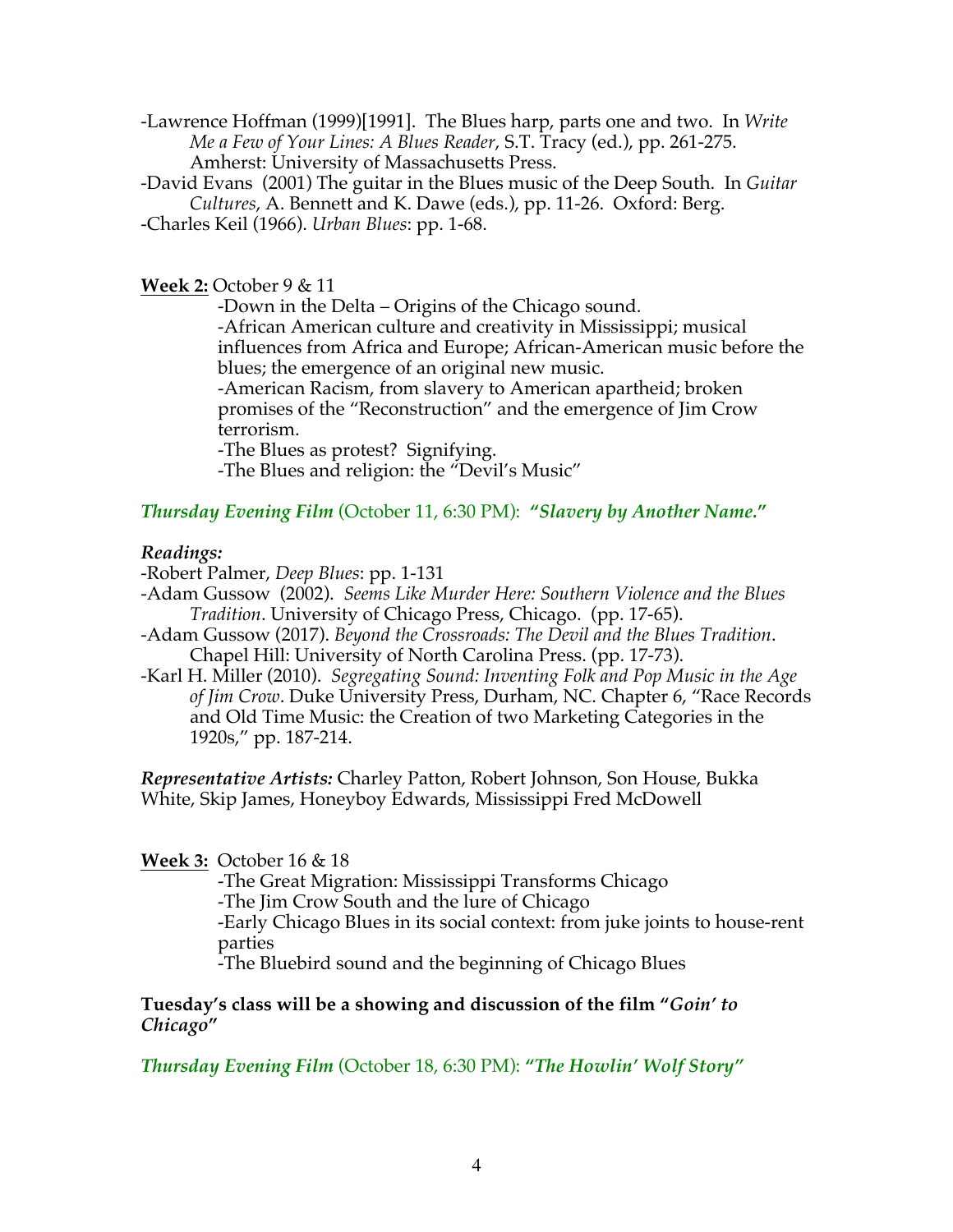### *Reading:*

-St. Clair Drake and Horace A. Cayton (1993)[1945]. *Black Metropolis: A Study of Negro Life in a Northern City*. Chicago: University of Chicago Press. (pp. 46- 97)

-Nicholas Lemann, *The Promised Land*: pp. 61-107, 225-306, 343-353 -Mike Rowe, *Chicago Blues*: pp. 8-62

*Representative Artists:* Big Bill Broonzy, Sonny Boy Williamson I, Tampa Red

# *Logan Center Bluesfest* **is October 19-21:**

**-You will all be expected to attend the session with Sterling Plumpp.**

**-Extra credit for volunteering to help out with the festival**

**-This is a chance for those who are not yet 21 to hear live Blues (Don't miss it).**

# **Week 4:** October 23 & 25

Chicago in the 1940s-1950s: A tale of two cities; promises, opportunities, and disappointments for African American migrants. -Bronzeville, the West Side, and segregation  $-47$ <sup>th</sup> Street vs  $43$ <sup>td</sup> Street: race, class, and music -The Blues Innovators of the 50s – the Birth of classic "Chicago Blues":

#### *Thursday Evening Film* (October 25, 6:30 PM): **"***Cheat You Fair: The Story of Maxwell Street***"**

#### *Reading:*

- -St. Clair Drake and Horace A. Cayton (1993)[1945]. *Black Metropolis: A Study of Negro Life in a Northern City*. Chicago: University of Chicago Press. (pp. 174-198; 379-397)
- -Davarian L. Baldwin (2011). Our newcomers to the city: the Great Migration and the making of modern mass culture. In *Beyond Blackface: African Americans and the Creation of American Popular Culture, 1890-1930,* W.F. Brundage, (ed.), pp. 159-189. Chapel Hill, NC: University of North Carolina Press. -Mike Rowe, *Chicago Blues*: pp. 63-173

-Robert Palmer, *Deep Blues*: pp. 132-169, 199-216

-Also look at the photos in Rae Flerlage's, *Chicago Blues as Seen from the Inside.*

*Representative Artists:* Muddy Waters, Howlin' Wolf, Little Walter, Sonny Boy Williamson II, Jimmy Reed, Willie Dixon, Robert Nighthawk, Elmore James, Otis Spann, James Cotton, Big Walter Horton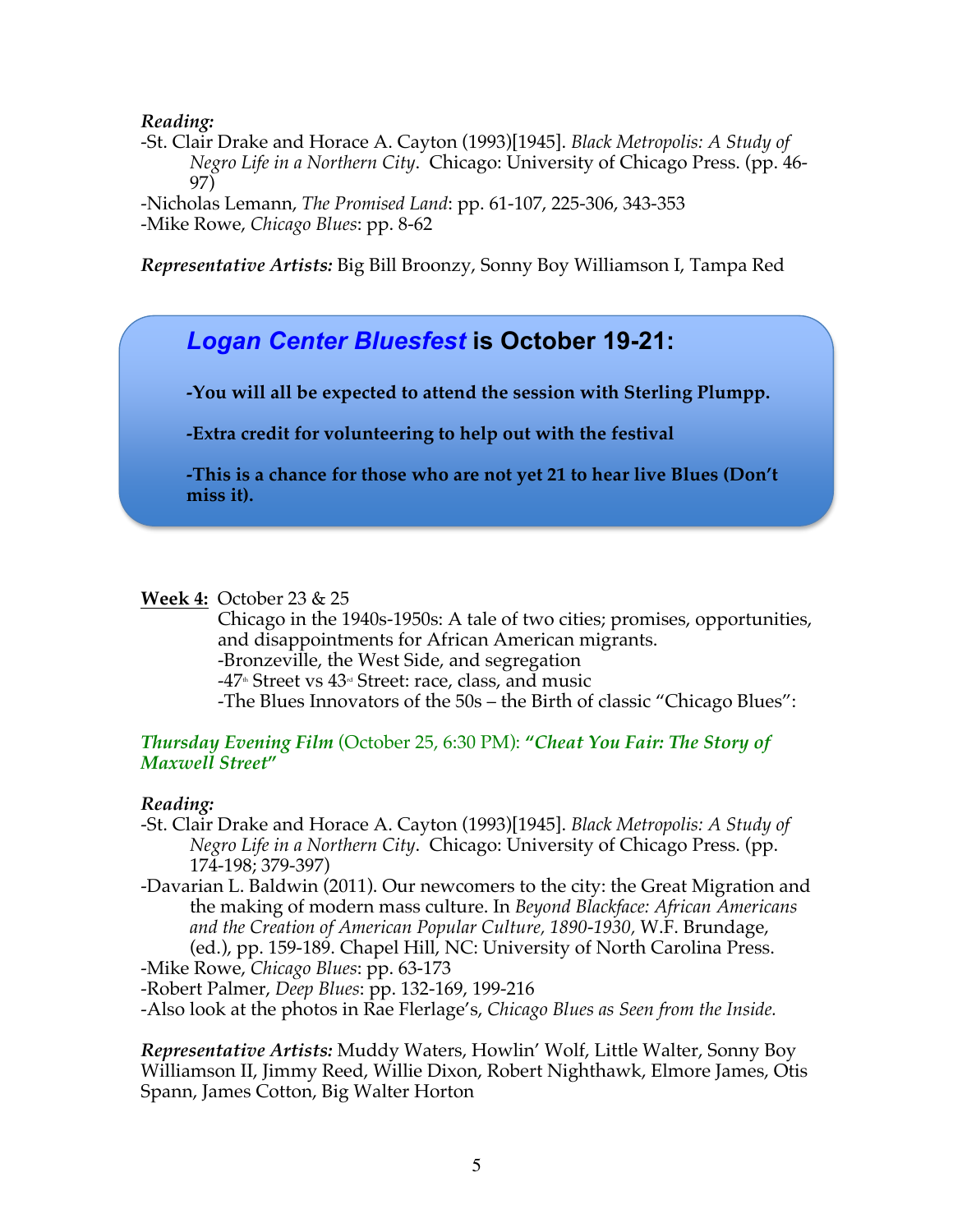**Week 5:** October 30 & November 1

-The cultural economy of the Chicago blues in the 1950s: from Maxwell street to Blues clubs to Chess Records -Chicago, music, and the "New Negro Movement" -Marketing "Race Music"; issues of segregation and exploitation

**Tuesday, October 30: Guest lecture by John Primer**

#### **Thursday, November 1: Midterm Exam**

*Thursday Evening Film* (November 1, 6:30 PM): **"***Chicago Blues" (about the Blues scene and the city at the beginning of the 1970s; includes a great performance by Buddy Guy of "First Time I Met the Blues")*

#### *Reading:*

-Adam Green (2007). *Selling the Race: Culture, Community, and Black Chicago, 1940- 1955.* University of Chicago Press, Chicago. Selection from chapter 2 "Making the music," pp. 51-58, 70-91

-Charles Keil (1966). *Urban Blues*: pp. 69-95.

-David Whiteis (2006). *Chicago Blues: Portraits and Stories*. University of Illinois Press, Chicago. Chapter 5 ("Maxwell Street: Last dance of the carnival of the soul," pp. 75-92).

*Representative Artists:* Muddy Waters, Willie Dixon, Robert Nighthawk, Big John Wrencher

**Week 6:** November 6 & 8

-Chicago Blues in the 60s and 70s:

-The Young Guitar Giants and the "West Side Sound"

-Blues reaches a white audience: Chicago and the British Blues imitators; the folk blues revival; South Side apprenticeship of white musicians; issues of "authenticity" (what does it mean? to whom?) -Boom and Bust Cycles: Blues, Rock, and Soul in fusion and competition; the ambivalent relationship of Blues and the Black Power movement; Blues, Jazz, and class divisions in the African

American community

**Tuesday, November 6: Guest lecture by Matthew Skoller**

*Thursday Evening Film* (November 8, 6:30 PM): "*Black America Since MLK: And Still I Rise," parts 1 & 2.*

*Reading:*  -Mike Rowe, *Chicago Blues*: pp.174-214 -Robert Palmer, *Deep Blues*: pp. 255-277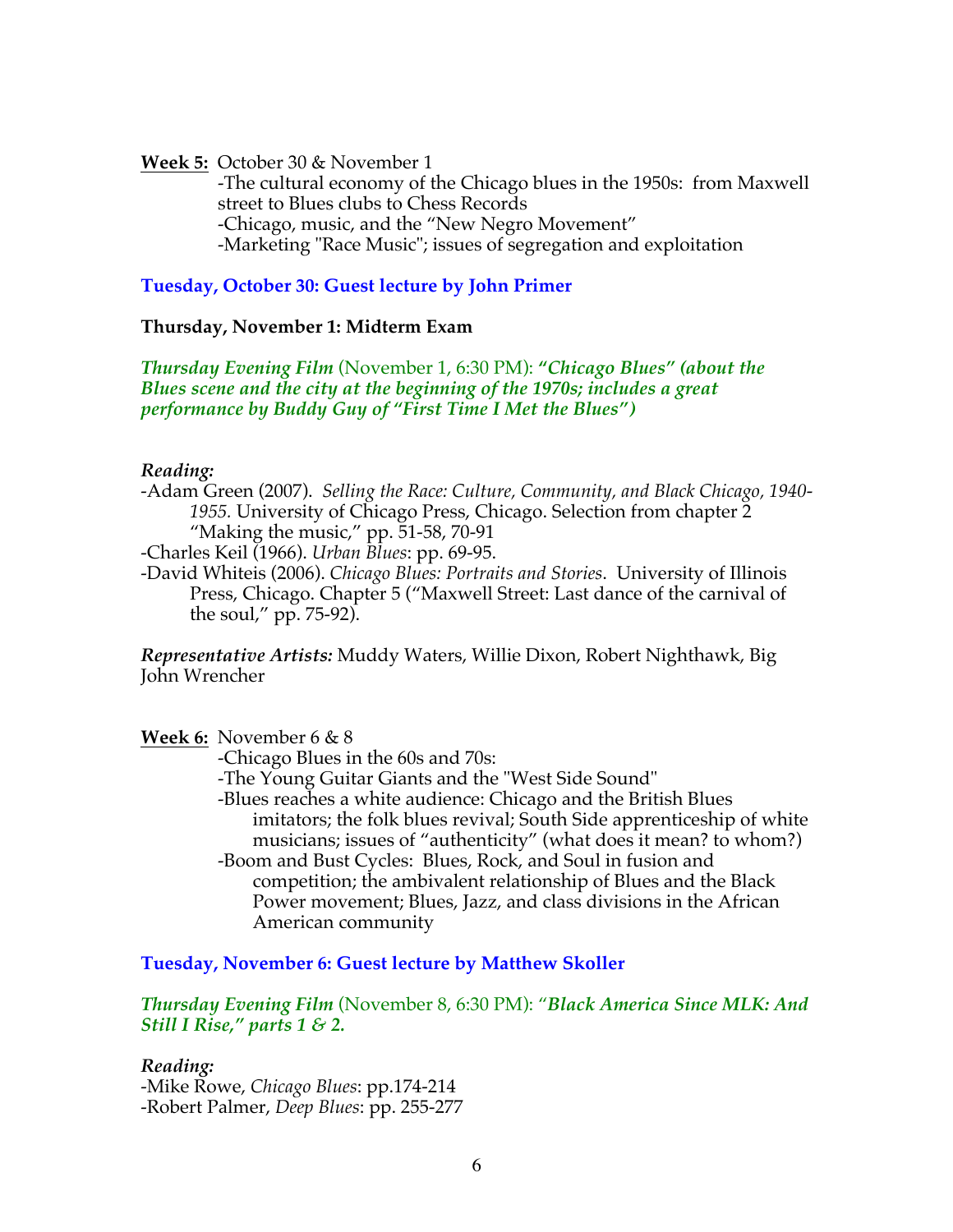- -M. Hamilton (2000) Sexuality, authenticity and the making of the blues tradition. *Past and Present* 169:132-160.
- J. Milward (2013) *Cross Roads: How the Blues Shaped Rock 'n' Roll (and Rock Saved the Blues)*. Northeastern University Press, Boston. Chapter 6: "University of Chicago Blues," pp.62-73.

-Have a look at the photos in Mark Pokempner's *Down at Theresa's.*

*Representative Artists:* Buddy Guy, Otis Rush, Magic Sam, Junior Wells, Earl Hooker, Koko Taylor, Paul Butterfield, Mike Bloomfield, Charley Musselwhite, Hound Dog Taylor, J.B. Hutto; also Rory Gallagher, Eric Clapton, John Mayall, the Rolling Stones for British Blues figures

#### **Week 7:** November 13 & 15

-Chicago Blues Today: from the 1980s to the present

-Blues Rock and the 80s Blues revival; cycling in and out of mainstream popularity

-The Chicago club scene

-Issues of "authenticity," again

- -The recurring tropes of "the death of the blues" vs. "keeping the blues alive"
- -Education and apprenticeship: the Blues in the Schools Program; young musicians; jam nights
- -The meaning of "tradition" in the Blues
- -The Blues and violence

# *Thursday Evening Film* (November 15, 6:30 PM): "*Mercurial Son: The Blues of Lurrie Bell"*

# *Reading:*

- -David Whiteis (2006). *Chicago Blues: Portraits and Stories*. University of Illinois Press, Chicago. Chapter 9:"Billy Branch," pp. 153-174. -Nicholas Lemann, *The Promised Land*: pp. 3-58 -David Grazian (2004) The production of popular music as a confidence game: the case of the Chicago Blues. *Qualitative Sociology* 27(2):137-158.
- -Charles Lindholm (2008). *Culture and Authenticity*. Blackwell, Oxford. Introduction and Chapter 2 ("Authenticity and music"), pp. 1-10 & 25-38.
- -Joel Rudinow (1994). Race, ethnicity, expressive authenticity: can white people sing the blues? *Journal of Aesthetics and Art Criticism, 52*(1), 127-137.
- -Adam Gussow (2002). *Seems Like Murder Here: Southern Violence and the Blues Tradition*. University of Chicago Press, Chicago. Chapter 5: pp 195-232.

*Representative Artists:* Billy Branch, John Primer, the Brooks family (Lonnie, Ronnie, Wayne), the Bell Family (Carrie, Lurrie, Steve), Willie Kent, Magic Slim,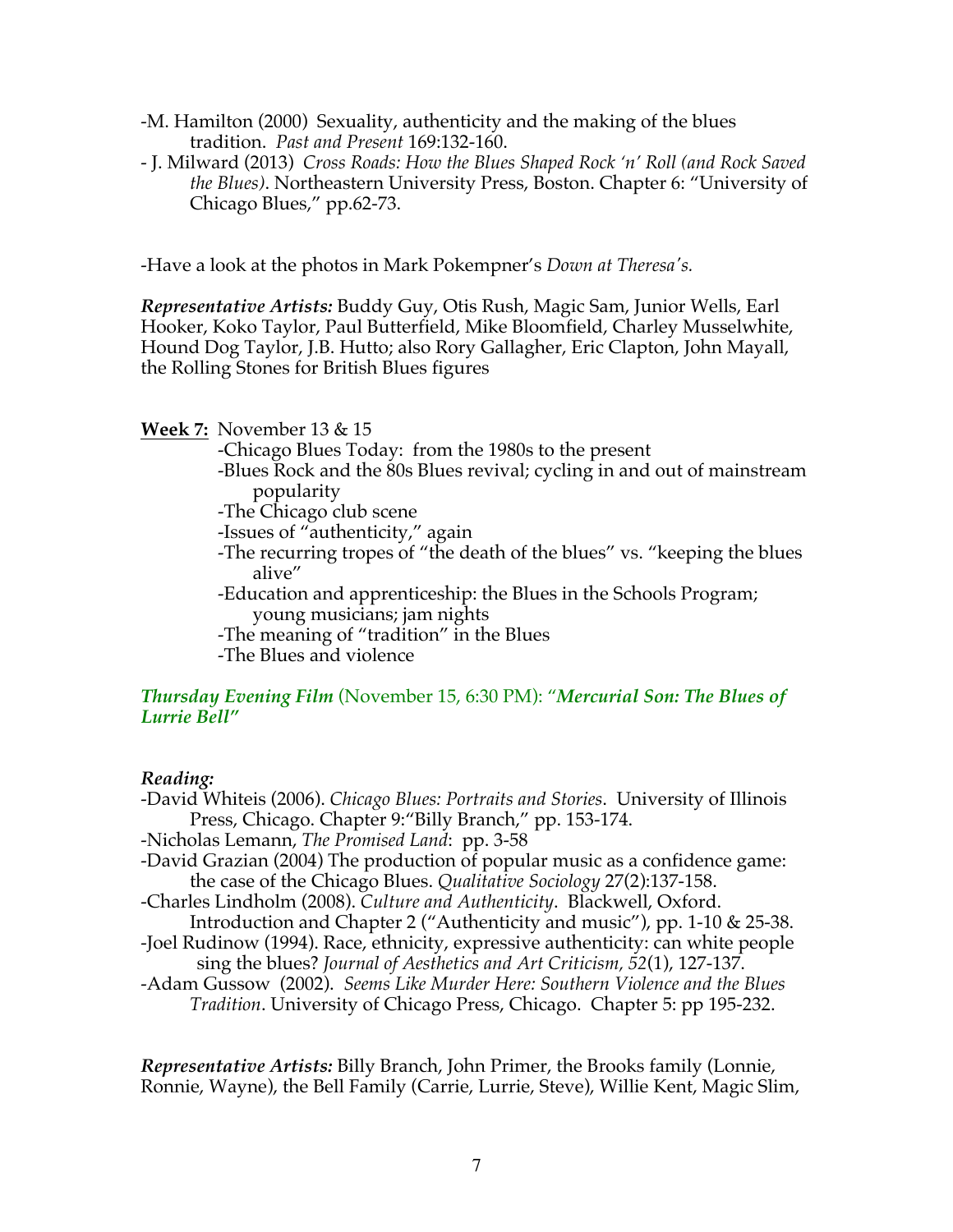Matthew Skoller, Eddie Shaw, Jimmy Johnson, L'il Ed, Stevie Ray Vaughan, John Lee Hooker

# **Weeks 8:** November 20 & 22

-Women, Gender, and the Blues

-The New Cultural Economy of the Chicago Blues: Music as part of the "Creative Industries"

-Delmark, Alligator, Fat Possum and the new independent record companies; Blues Clubs (North Side vs South Side); Blues Festivals (US, Europe, Japan); Musicians at home and on tour; Blues organizations; Blues marketing.

# *Reading:*

-Caleb Dube (2001). *Between Starvation and Stardom: Chicago Blues Musicians as Cultural Workers*. Evanston: PhD Dissertation, Northwestern University.

- -Jennifer Ryan (2011). Beale Street Blues? Tourism, musical labor, and the fetishization of poverty in blues discourse. *Ethnomusicology* 55(3):473-503.
- -Adam Gussow (2002). *Seems Like Murder Here: Southern Violence and the Blues Tradition*. University of Chicago Press, Chicago. Epilogue: pp. 273-280.
- -Carlo Rotella (2002). *Good with their Hands: Boxers, Bluesmen and Other Characters from the Rust Belt*. University of California Press, Berkeley. Chapter 2: "Too many notes", pp. 51-103.
- *Representative Artists:* Bessie Smith, Mamie Smith, Ma Rainey, Sippie Wallace, Victoria Spivey, Big Mama Thornton, Koko Taylor, Valerie Wellington, Dietra Farr, Grana Louise, Zora Young, Sharon Lewis, Big Time Sarah.

**Week 9:** November 27 & 29

-Blues and American Culture:

-Blues derivatives and relatives (rock, jazz, folk, zydeco, rap),

-Blues, class, and race

-Blues and African American heritage

-Blues and religion; Thomas Dorsey (a.k.a. "Georgia Tom") and the origin of "Gospel music" (the "Devil's music" enters the church) -Blues and cinema

-Blues *topoi* and American mythology

-Chicago Blues and other blues traditions (Texas, Memphis, Swamp, Mississippi Hill Country, Jump Blues):

-The place of Chicago in the Blues world

# **Thursday, November 29: Guest lecture by Billy Branch, accompanied by Giles Corey**

*Thursday Evening Film (*November 29, 6:30 PM): **"Deep Blues"**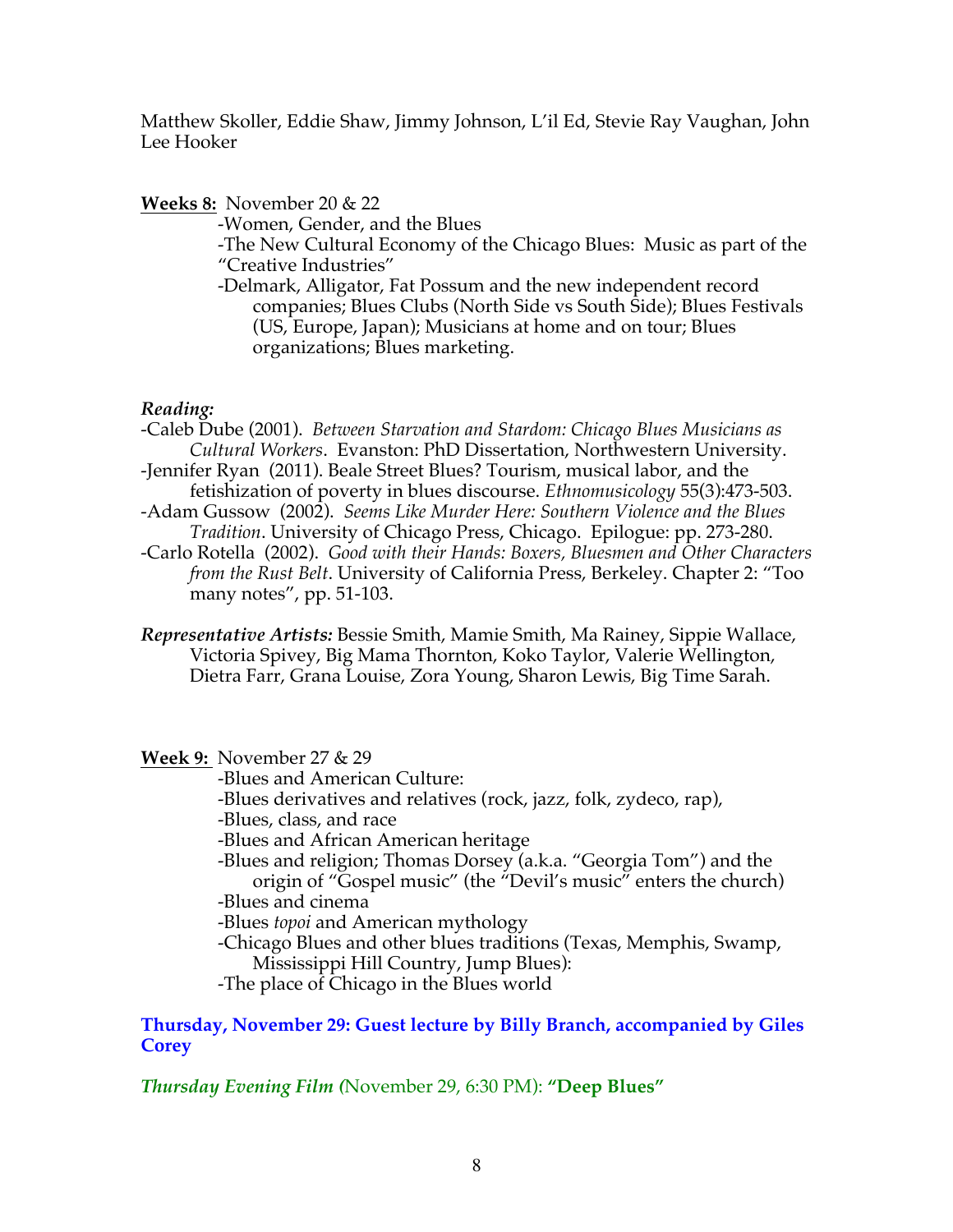#### *Reading:*

- -Michael H. Harris (1992). *The Rise of Gospel Blues: The Music of Thomas Andrew Dorsey in the Urban Church*. New York: Oxford University Press. (Chapters 8-10)
- -Mark A. Humphrey (1993). Holy blues: the gospel tradition. In *Nothing But the Blues: The Music and the Musicians,* Cohn. L. (ed.), pp. 107-149. New York: Abbeville Press.
- -Sherley A. Williams (1999). The Blues roots of contemporary Afro-American poetry. In *Write Me a Few of Your Lines: A Blues Reader*, S.T. Tracy (ed.), pp. 445-455. Amherst: University of Massachusetts Press.
- -Houston Baker (1984). *Blues, Ideology, and Afro-American Literature*. University of Chicago Press, Chicago. Introduction, pp. 1-14.
- -David Brackett (2003). What a difference a name makes: two instances of African-American popular music. In *The Cultural Study of Music*, M. Clayton, T. Herbert and R. Middleton (eds.), pp. 238-250. New York: Routledge.

*Representative Artists:* Blind Lemon Jefferson, Lightnin' Hopkins, T-Bone Walker, Albert King, B.B. King, Freddie King, Albert Collins, Gatemouth Brown, Slim Harpo, William Clarke, R.L. Burnside, Junior Kimbrough, Clifton Chenier, The Staple Singers, Mahalia Jackson, Johnny Winter, Louis Jordan

**Week 10:** December 4

The Blues Life and the *Bluesman* as a Cultural Icon.

# **A brief Final Exam.**

#### *Reading:*

-Charles Keil (1966). *Urban Blues*: pp. 143-190.

- -Dennis Jarret (1999) ]1978]. The singer and the bluesman: formulations of personality and the lyrics of the blues. In *Write Me a Few of Your Lines: A Blues Reader*, S.T. Tracy (ed.), pp. 195-200. Amherst: University of Massachusetts Press.
- -Grace E. Hale (2011). Hear me talking to you: the Blues and the romance of rebellion. In *Beyond Blackface: African Americans and the Creation of American Popular Culture, 1890-1930,* W.F. Brundage, (ed.), pp. 239-258. Chapel Hill, NC: University of North Carolina Press.
- -David Whiteis (2006). *Chicago Blues: Portraits and Stories*. University of Illinois Press, Chicago. Chapters 1 ("Junior Wells" pp. 21-33), 11 ("Lurrie Bell" pp. 193-212).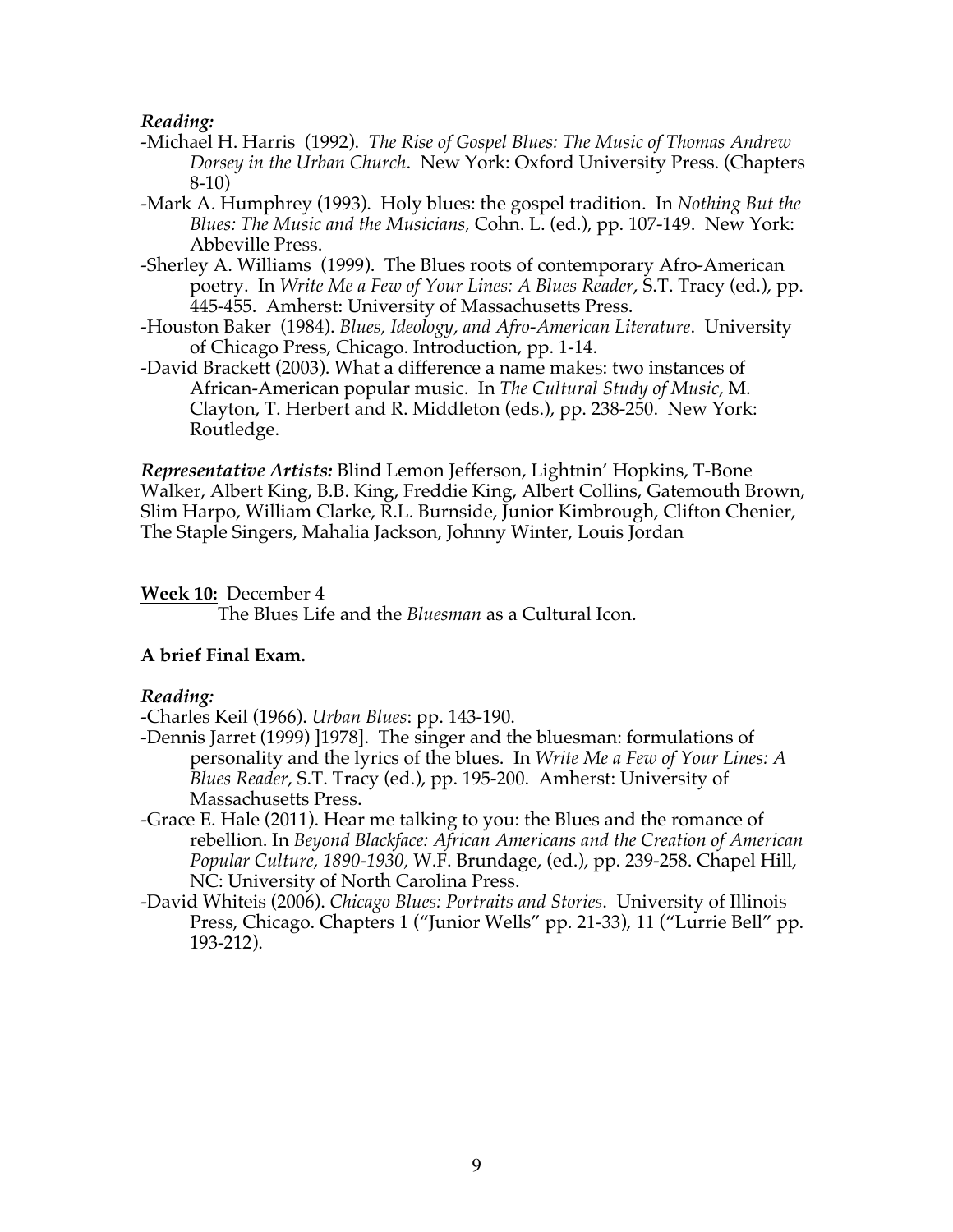#### **List of Additional References Related to the Course:**

**(These references are useful for research papers or further reading for interest: the list covers Blues and other African American music genres, Blues poetry, ethnomusicology, Chicago history, the Jim Crow South, and some theoretical issues such as authenticity, etc...):**

#### Abbott, Lynn & Doug Seroff 2009 *Out of Sight: The Rise of African American Popular Music, 1889-1895*. University of Mississippi Press.

#### Abbott, Lynn & Doug Seroff

2012 *Ragged but Right: Black Traveling Shows, "Coon Songs," and the Dark Pathway to Blues and Jazz*. University of Mississippi Press.

#### Abbott, Lynn & Doug Seroff

2017 T*he Original Blues: The Emergence of the Blues in African American Vaudeville.*  University of Mississippi Press, Oxford MS. [A rather bizarre hypothesis, to be sure!]

#### Atkins, E. T.

2000 Can Japanese sing the blues? "Japanese jazz" and the problem of authenticity. In T. J. Craig (Ed.), *Japan Pop! Inside the World of Japanese Popular Culture* (pp. 27-58). London: Routledge.

Baker, H. A. 1984 *Blues, Ideology, and Afro-American Literature: A Vernacular Theory*. University of Chicago Press, Chicago.

# Baker, H. A. 1991 Hybridity, the Rap race, and pedagogy for the 1990s. *Black Music Research Journal* 11:217-228.

Baldwin, D.L. 2007 *Chicago's New Negroes: Modernity, the Great Migration, and Black Urban Life*. University of North Carolina Press, Durham, NC.

# Bane, M.

1982 *White Boy Singin' the Blues: The Black Roots of White Rock*. Penguin, Harmondsworth.

Baptist, E.E. 2014 *The Half Has Never Been Told: Slavery and the Making of American Capitalism*. New York: Basic Books.

Barker, H. and Y. Taylor 2007 *Faking It: The Quest for Authenticity in Popular Music*. Norton, New York.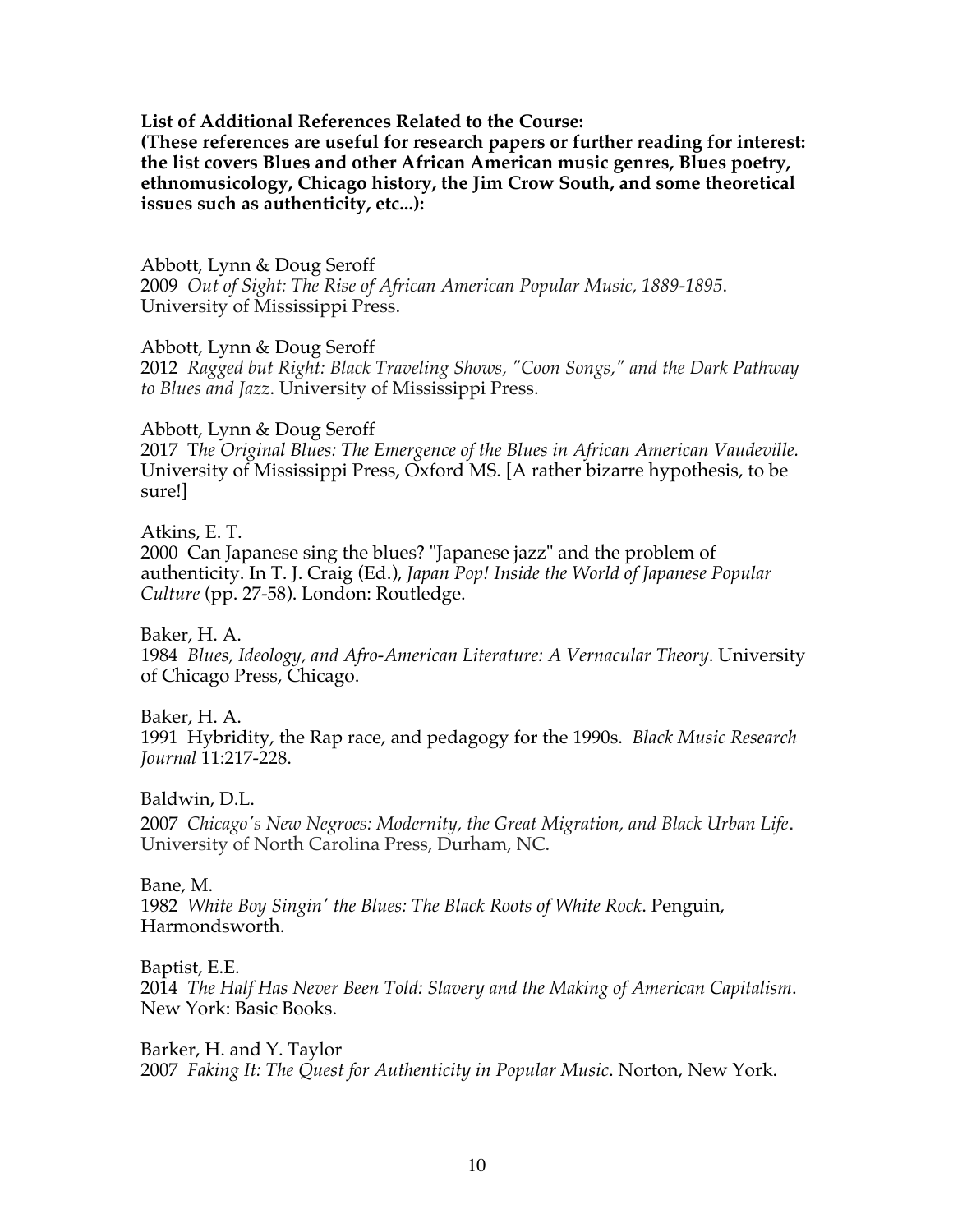Barlow, W.

1989 *Looking Up at Down: The Emergence of Blues Culture.* Temple University Press, Philadelphia.

#### Bastin, B.

1986 *Red River Blues: The Blues Tradition in the Southeast*. University of Illinois Press, Urbana.

Bekker, P. O. E.

1997 *The Story of the Blues*. Friedman/Fairfax, New York.

Bendix, R.

1997 *In Search of Authenticity: The Formation of Folklore Studies*. University of Wisconsin Press, Madison, WI.

Berlin, E.A.

1980 *Ragtime: A Musical and Cultural History*. University of California Press, Berkeley.

Beyer, J.

1980 *Baton Rouge Blues: A Guide to the Baton Rouge Bluesmen and their Music*. Arts and Humanities Council of Greater Baton Rouge, Baton Rouge.

Black, T.D.

2003 *Bridges of Memory: Chicago's First Wave of Black Migration*. Northwestern University Press, Evanston.

Blackmon, D.A.

2008 *Slavery by Another Name: The Re-Enslavement of Black Americans from the Civil War to World War II*. New York: Anchor Books.

Bloomfield, M.

1980 *Me and Big Joe*. RE/Search Publications, San Francisco.

Bohlman, P.

2003 Music and culture: historiographies of disjuncture. In *The Cultural Study of Music*, M. Clayton, T. Herbert and R. Middleton (eds.), pp. 45-56. New York: Routledge.

Bohannon, M. 2001 *Wild Women Don't Have the Blues: African-American Blues Singers and Working Class Resistance*. PhD Dissertation, Department of American Studies, Case Western Reserve University.

Bowers, J. and W. Westcott 1992 Mama Yancey and the revival blues tradition. *Black Music Research Journal* 12(2):171-213.

Boyer, H.C.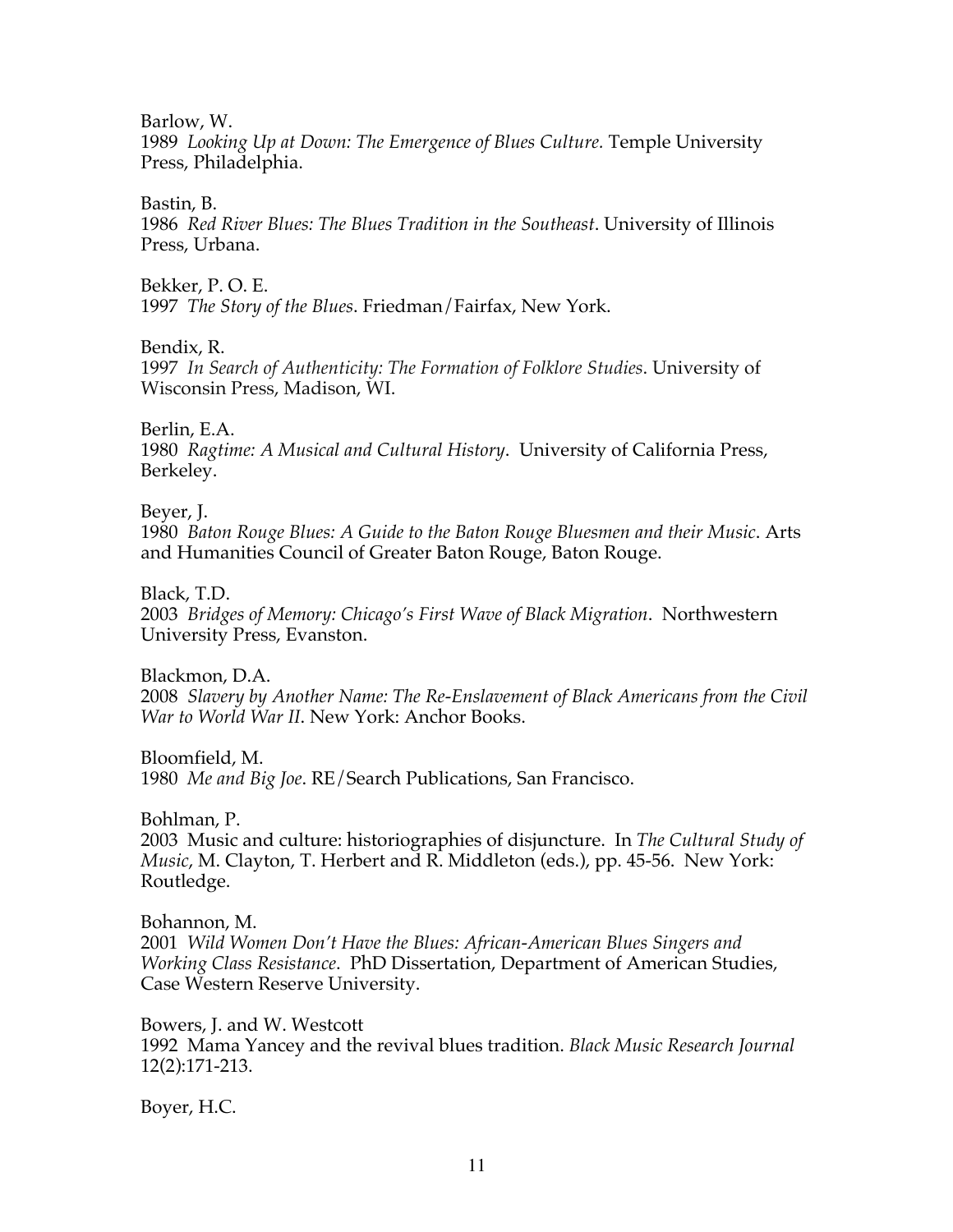1995 *The Golden Age of Gospel*. University of Illinois Press, Urbana.

### Brooks, Tim

2005 *Lost Sounds: Blacks and the Birth of the Recording Industry, 1890-1919*. University of Illinois Press, Urbana-Champaign.

# Broonzy, W.

1964 *Big Bill Blues: William Broonzy's Story*. Oak, New York.

# Brothers, T.

1997 Ideology and aurality in the vernacular traditions of African-American music (ca. 1890-1950). *Black Music Research Journal* 17(2):169-209.

# Brundage, W.F. (editor)

2011 *Beyond Blackface: African Americans and the Creation of American Popular Culture, 1890-1930*. University of North Carolina Press, Chapel Hill, NC.

# Brunning, B.

1986 *Blues: The British Connection*. Blandford, New York.

# Bulmer, M.

1984 *The Chicago School of Sociology: Institutionalization, Diversity, and the Rise of Sociological Research*. University of Chicago Press: Chicago.

# Burnim, M.V. and P.K. Maultsby (eds.)

2006 *African American Music: An Introduction*. London: Routledge.

# Calt, S.

1994 *I'd Rather Be the Devil: Skip James and the Blues*. Da Capo, New York.

Calt, S., and G. Wardlow 1988 *King of the Delta Blues: The Life and Music of Charlie Patton*. Rock Chapel, Newton, NJ.

# Cantwell, R. 1996 *When We Were Good: The Folk Revival*. Harvard University Press, Cambridge, MA.

# Carby, H.

1990 I jes be'd dat way sometime: the sexual politics of women's blues. In *Black Women in United States History, Volume 20*, edited by D. C. Hine. Carlson, Brooklyn.

#### Carlin, B.

2007 *The Birth of the Banjo: Joel Walker Sweeney and Early Minstrelsy*. McFarland & Co., Jefferson, NC.

Carroll, J. 2005 *When Your Way Gets Dark: A Rhetoric of the Blues*. Parlor Press.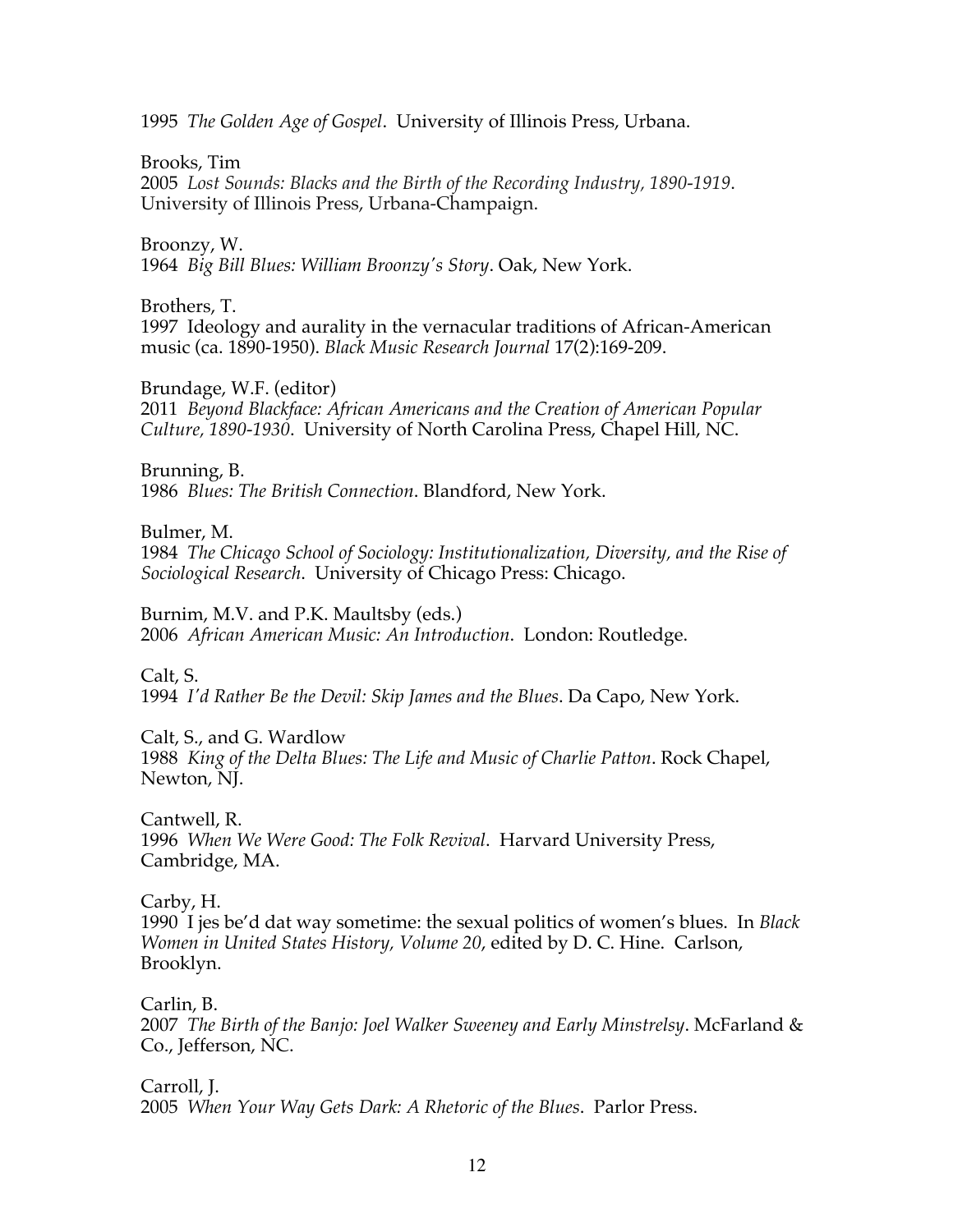Chafe, W.H., R. Gavins and R. Korstad (eds.)

2001 *Remembering Jim Crow: African Americans Tell About Life in the Segregated South*. New York: New Press.

Charters, A., and S. Charters

2000 *Blues Faces: A Portrait of the Blues*. David R. Godine, Boston. [Photographs]

Charters, S.

1959 *The Country Blues*. Rinehart, New York.

Charters, S.

1963 *The Poetry of the Blues*. Oak, New York.

Charters, S. 1967 *The Bluesmen*. Oak, New York.

Charters, S. 1973 *Robert Johnson*. Oak, New York.

Charters, S.

1977 *The Legacy of the Blues. A Glimpse into the Art and the Lives of Twelve Great Bluesmen: An Informal Study*. Da Capo, New York.

Charters, S. 1980 *The Roots of the Blues: An African Search*. Boyars, London.

Charters, S. 1991 *The Blues Makers*. Da Capo, New York.

Cheseborough, S. 2009 *Blues Travelling: The Holy Sites of the Delta Blues*. University Press of Mississippi, Jackson, MS.

Clayton, M., T. Herbert and R. Middleton (eds.) 2003 *The Cultural Study of Music: A Critical Introduction.* Routledge, New York.

Cobb, J.C. 1992 *The Most Southern Place on Earth: The Mississippi Delta and the Roots of Regional Identity*. Oxford University Press, New York.

Cohn. L. (ed.) 1993 *Nothing But the Blues: The Music and the Musicians*. Abbeville Press, New York.

Cohodas, N. 2000 *Spinning Blues into Gold: The Chess Brothers and the Legendary Chess Records*. New York: St. Martin's Press.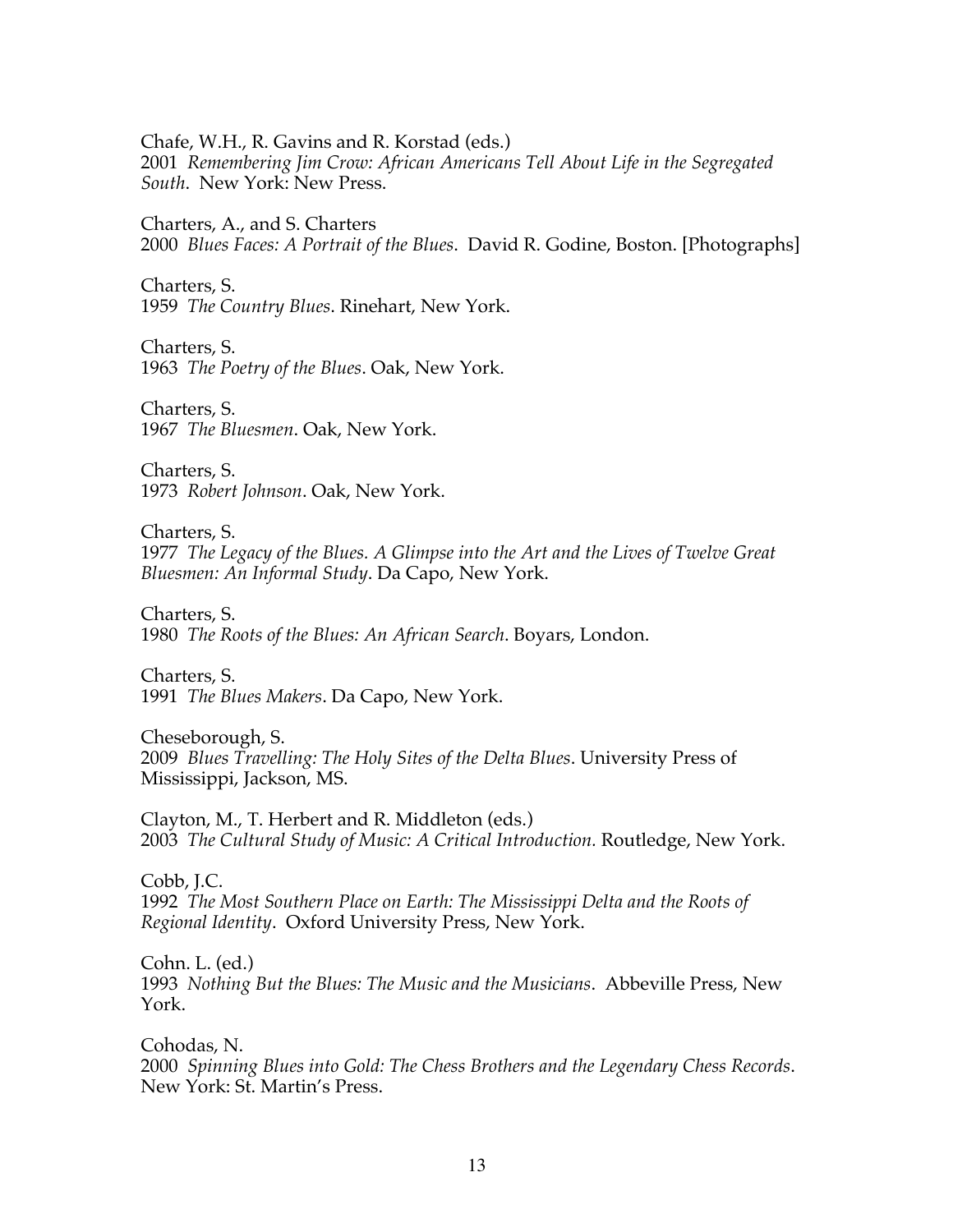Collier, *I.L.* 

1988 *The Reception of Jazz in America*. Institute for Studies in American Music, Brooklyn, NY.

Collis, J.

1998 *The Story of Chess Records*. Bloomsbury, New York.

Cone, J.H.

1972 *The Spirituals and the Blues: An Interpretation*. Seabury Press, New York.

Conway, Cecelia

1995 *African Banjo Echoes in Appalachia: Study Folk Traditions*. University of Tennessee Press, Nashville.

Cook, B. 1973 *Listen to the Blues*. Da Capo, New York.

Crawford, R. 1986 On two traditions of black music research. *Black Music Research Journal* 6:1- 9.

Dance, H. O. 1987 *Stormy Monday: The T-Bone Walker Story*. Da Capo Press, New York.

Danchin, S. 1998 *Blues Boy: The Life and Music of B.B. King*. University of Mississippi Press, Jackson, MS.

Danchin, S. 2001 *Earl Hooker: Blues Master*. Jackson, MS: University of Mississippi Press.

Davis, A. Y. 1998 *Blues Legacies and Black Feminism: Gertrude "Ma" Rainey, Bessie Smith, Billy Holliday*. Pantheon, New York.

DeNora, T. 2000 *Music in Everyday Life*. Cambridge University Press, Cambridge.

DeSalvo, D. 2006 *The Language of the Blues, from Alcorub to Zulu*. Billboard Books, New York.

Dicaire, D. 1999 *Blues Singers: Biographies of 50 Legendary Artists of the Early 20th Century*. McFarland and Co., Jefferson, NC.

Dixon, W. 1989 *I Am the Blues*. New York: Da Capo.

Donoghue, W.E.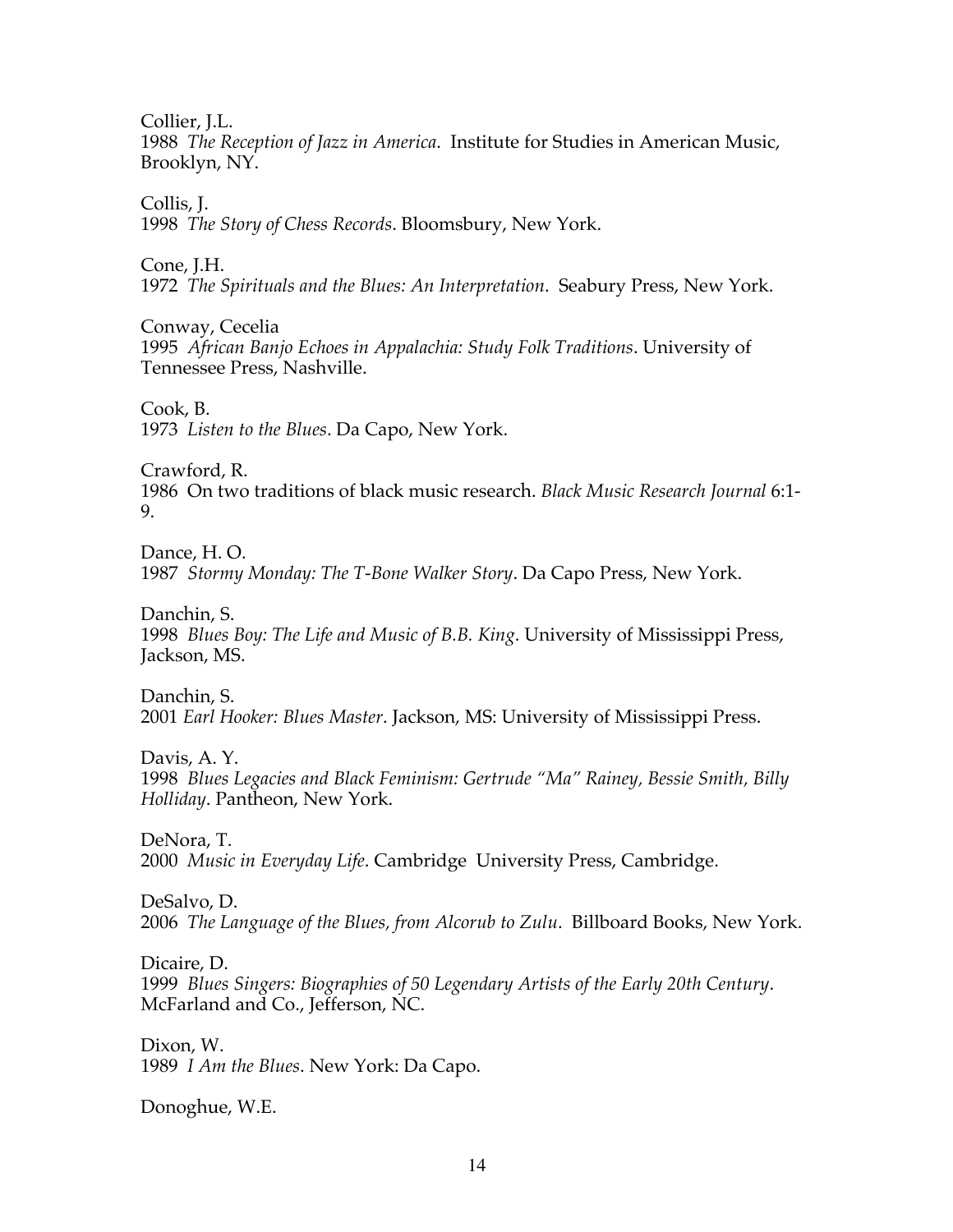1997 *'Fessor Mojo's "Don't Start Me Talkin'"*. Mojo Visions Productions, Seattle.

Dubois, Laurent

2016 *The Banjo: America's African Instrument*. Belknap Press, Cambridge, MA.

Du Bois, W.E.B.

1996[1903] *The Souls of Black Folk*. Penguin, New York.

Eastman, R.

1988 Country blues performance and the oral tradition. *Black Music Research Journal* 8(2):161-176.

Eastman, R.

1989 Central Avenue blues: the making of a Los Angeles rhythm and blues, 1942-1947. *Black Music Research Journal* 9(1):19-33.

Edwards, D. H. 1997 *The World Don't Owe Me Nothing: The Life and Times of Delta Bluesman Honeyboy Edwards*. Chicago: Chicago Review Press.

Epstein, D. 1977 *Sinful Tunes and Spirituals: Black Folk Music to the Civil War*. University of Illinois Press, Urbana. [The standard for pre-blues African American music]

Epstein, D.J. 1990 Black spirituals: their emergence into public knowledge. *Black Music Research Journal* 10(1):58-64.

Erliwine, M., V. Bogdanov, C. Woodstra, and C. Coda (eds.) 1999 *All Music Guide to the Blues*. Miller Freeman Books, San Francisco.

Evans, D. 1972 Africa and the Blues. *Living Blues* 10:27-29.

Evans, D.

1987 *Big Road Blues: Tradition and Creativity in the Folk Blues*. Da Capo Press, New York.

Fahey, J. 1970 *Charley Patton*. Studio Vista, London.

Ferris, W.

1978 *Blues from the Delta*. Da Capo Press, New York.

Finn, J. 1992 *The Bluesman*. Interlink Books, New York.

Flerlage, R. 2000 *Chicago Blues as Seen from the Inside*. ECW, Toronto. [Photographs]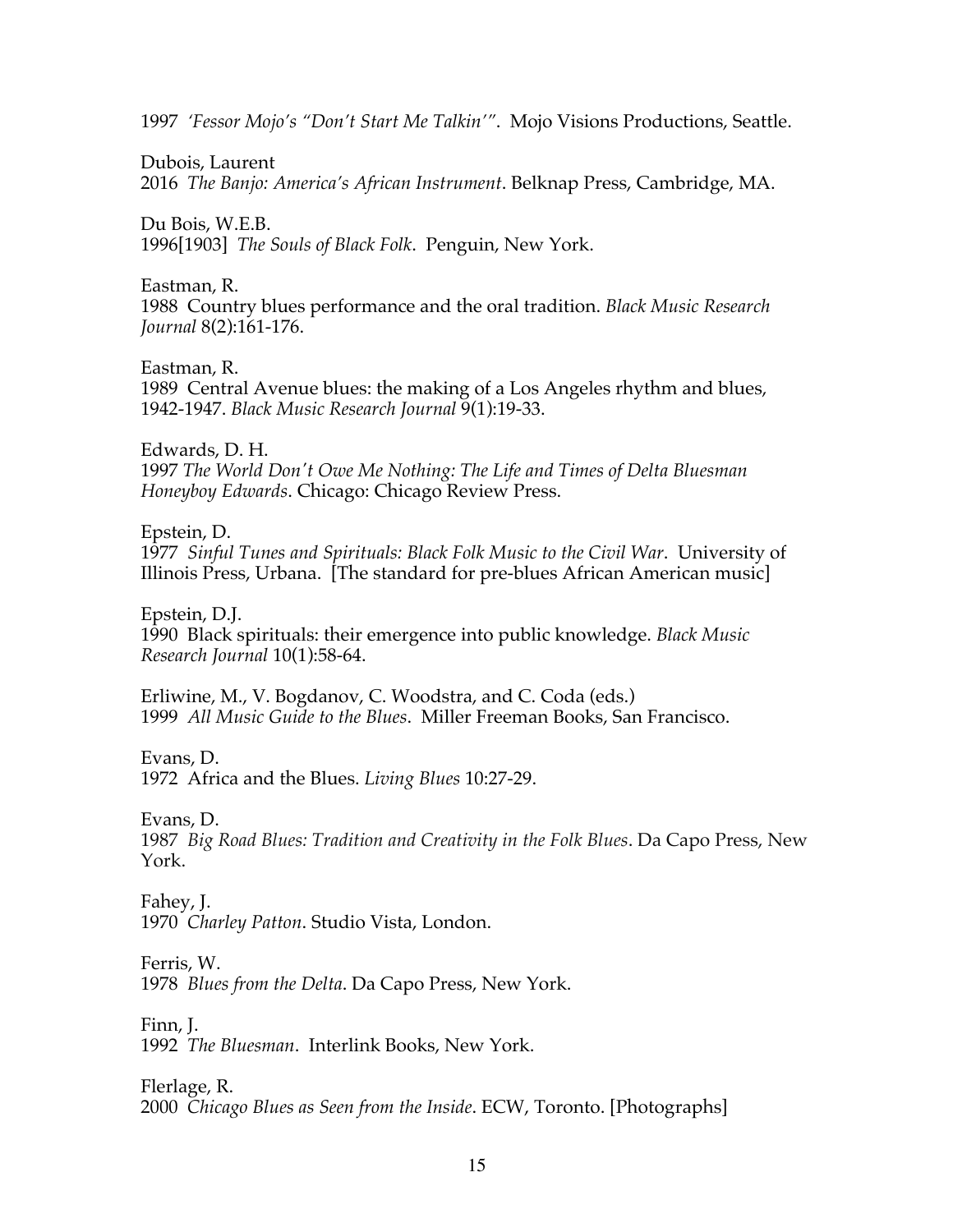Floyd, S.A. Jr.

1995 *The Power of Black Music: Interpreting its History from Africa to the United States*. Oxford University Press, Oxford.

Ford, R.

1999 *A Blues Bibliography: The International Literature of an Afro-American Genre*. Paul Pelletier, Bromley.

Fraley, T.

2009 I got a natural skill…: Hip-Hop, authenticity, and whiteness. *Howard Journal of Communications, 20*(1), 37-54.

Garon, P. 1971 *The Devil's Son-in-Law: The Story of Peetie Wheatstraw and His Songs*. November Books, London.

Garon, P.

2001 [1975] *Blues and the Poetic Spirit*. City Lights, San Francisco.

Garon, P. and B. Garon 2014 *Woman with Guitar: Memphis Minnie's Blues*. City Lights Books, San Francisco.

Garon, P. and G. Tomko 2006 *What's the Use of Walking When There's a Freight Train Going Your Way?: Black Hoboes and Their Songs*. Charles H. Kerr, Chicago.

George, N. 1992 *The Death of Rhythm and Blues*. Plume, New York.

Gerard, C. 1998 *Jazz in Black and White: Race, Culture, and Identity in the Jazz Community*. Praeger, Westport, CT.

Gilroy, P. Sounds authentic: black music, ethnicity, and the challenge of a "changing" same. *Black Music Research Journal* 11(2):111-136.

Gioia, T.

1997 *The History of Jazz*. Oxford University Press, New York.

Gioia, T.

2008 *Delta Blues: The Life and Times of the Mississippi Masters Who Revolutionized American Music*. W.W. Norton, New York

Glover, T., S. Dirks, and W. Gaines 2002 *Blues With a Feeling: The Little Walter Story*. New York: Routledge.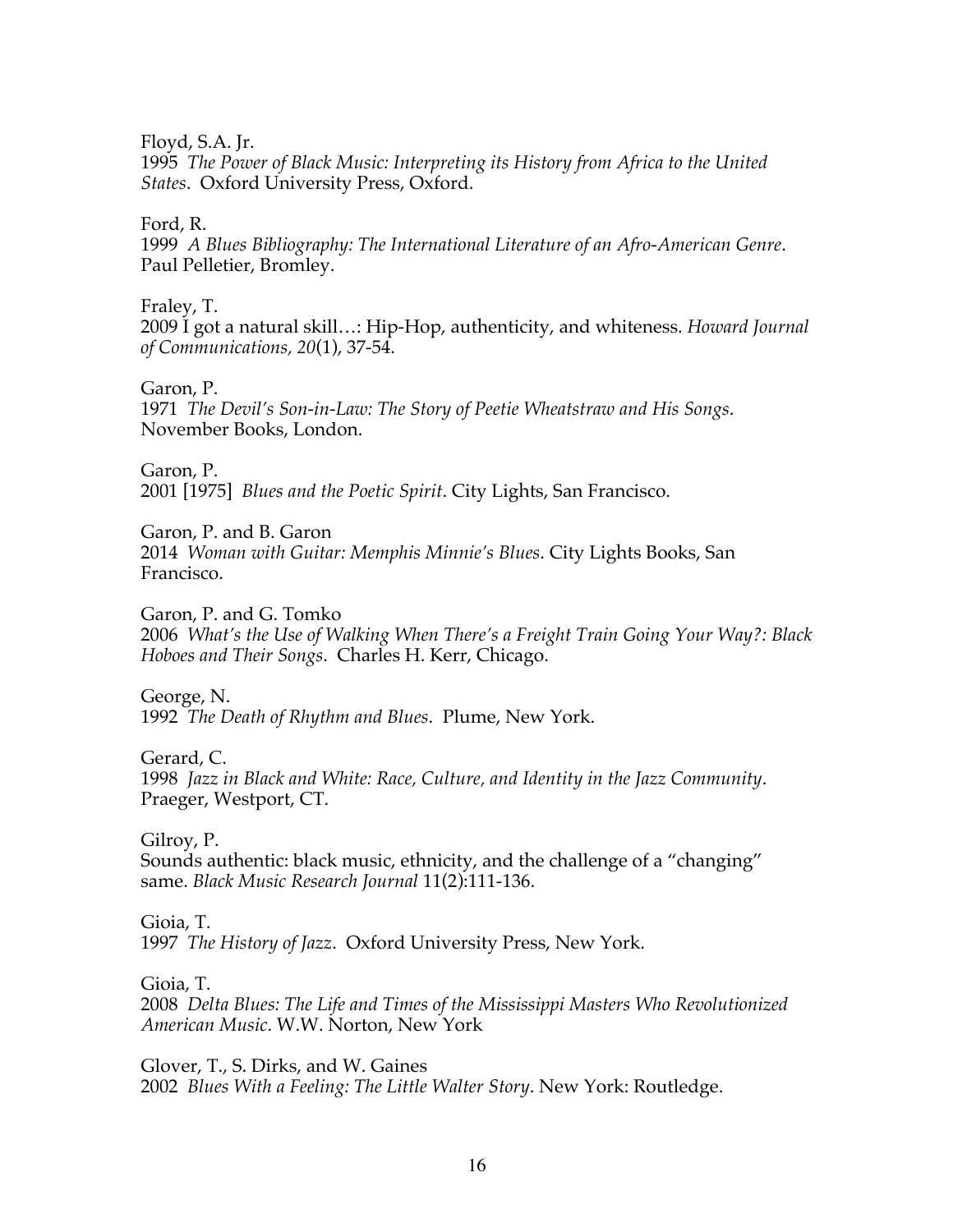Goins, W.E.

2014 *Blues All Day Long: The Jimmy Rogers Story*. University of Illinois Press, Urbana, IL.

Gordon, R.

2002 *Can't Be Satisfied: The Life and Times of Muddy Waters*. Boston: Little, Brown.

Gordon, R.

2013 *Respect Yourself: Stax Records and the Soul Explosion*. Bloomsbury, New York.

Gosnell, H.F.

1967 *Negro Politicians: The Rise of Negro Politics in Chicago*. University of Chicago Press, Chicago.

Grazian, D.

2005 *Blue Chicag*o*: The Search for Authenticity in Urban Blues Clubs*. Chicago: University of Chicago Press.

Green, A.

2007 *Selling the Race: Culture, Community, and Black Chicago, 1940-1955.* University of Chicago Press, Chicago.

Green, S.

1990 *Going to Chicago: A Year on the Chicago Blues Scene*. Woodford, San Francisco.

Groom, B. 1971 *The Blues Revival*. Studio Vista, London.

Grossman, J.R. 1989 *Land of Hope: Chicago, Black Southerners, and the Great Migration.* University of Chicago Press, Chicago.

Grove, L., and L. Kamedulski 2002 *Images of America: Chicago's Maxwell Street*. Arcadia, Chicago.

Guralnick, P. 1979 *Lost Highway: Journeys and Arrivals of American Musicians*. Little, Brown & Co., Boston.

Guralnick, P. 1986 *Sweet Soul Music: Rhythm and Blues and the Southern Dream of Freedom*. Little, Brown & Co., Boston.

Guralnick, P. 1989 *Searching for Robert Johnson*. Dutton, New York.

Guralnik, P., R. Santelli, H. George-Warren and C.J. Farley (eds.) 2003 *Martin Scorsese Presents The Blues: A Musical Journey.* Harper Collins, New York. [The book accompanying the disappointing PBS documentary series.]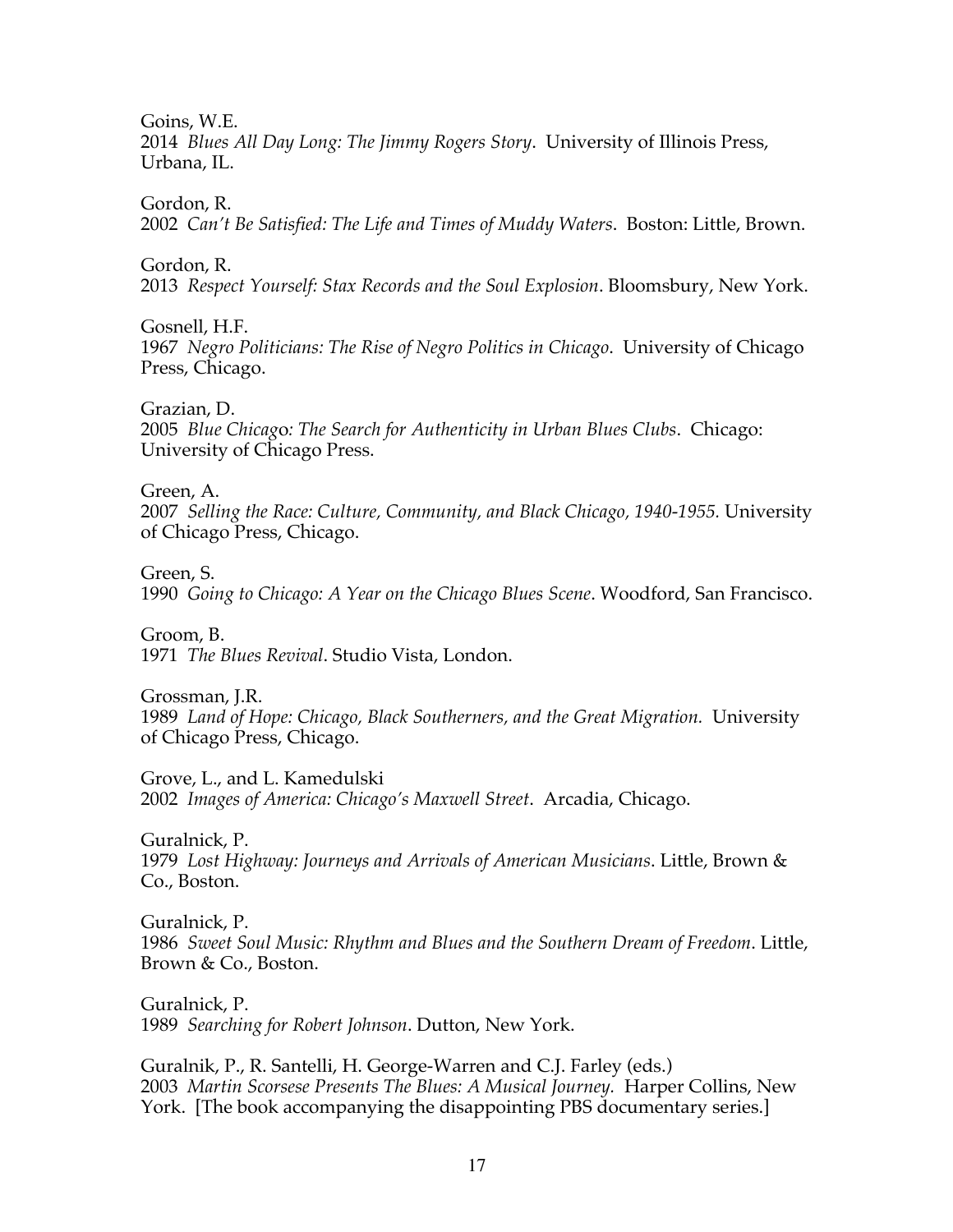Gussow, Adam

2002 *Seems Like Murder Here: Southern Violence and the Blues Tradition*. University of Chicago Press, Chicago.

Gussow, Adam

2017 *Beyond the Crossroads: The Devil and the Blues Tradition*. University of North Carolina Press, Chapel Hill, NC.

Hager, S.

1984 *Hip Hop: The Illustrated History of Breakdancing, Rap Music, and Graffiti*. St. Martin's Press, New York.

Hale, G. E.

2011 Hear me talking to you: the blues and the romance of rebellion. In W. F. Brundage (Ed.), *Beyond Blackface: African Americans and the Creation of American Popular Culture, 1890-1930* (pp. 239-258). Chapel Hill, NC: University of North Carolina Press.

Hall, P. A.

1997 African-American music: dynamics of appropriation and innovation. In B. Ziff & P. V. Rao (Eds.), *Borrowed Power: Essays on Cultural Appropriation* (pp. 31- 51). New Brunswick, NJ: Rutgers University Press.

Hamilton, M. 2000 Sexuality, authenticity and the making of the blues tradition. *Past and Present* 169:132-160.

Hamilton, M. 2001 The blues, the folk, and African-American history. *Transactions of the Royal Historical Society* :17-35.

Hamilton, M.

2002 The voice of the blues. *History Workshop Journal* 54:123-143.

Hamilton, M. 2008 *In Search of the Blues*. Basic Books, New York.

Handler, R. Authenticity. *Anthropology Today* 2(1): 2-4.

Handler, R. and J. Linnekin 1984 Tradition, genuine or spurious. *Journal of American Folklore* 97(385):273-290.

Handy, W.C. 1970 *Father of the Blues*. Collier, New York.

Haralambos, M. 1974 *Right On: From Blues to Soul in Black America*. Eddison, London.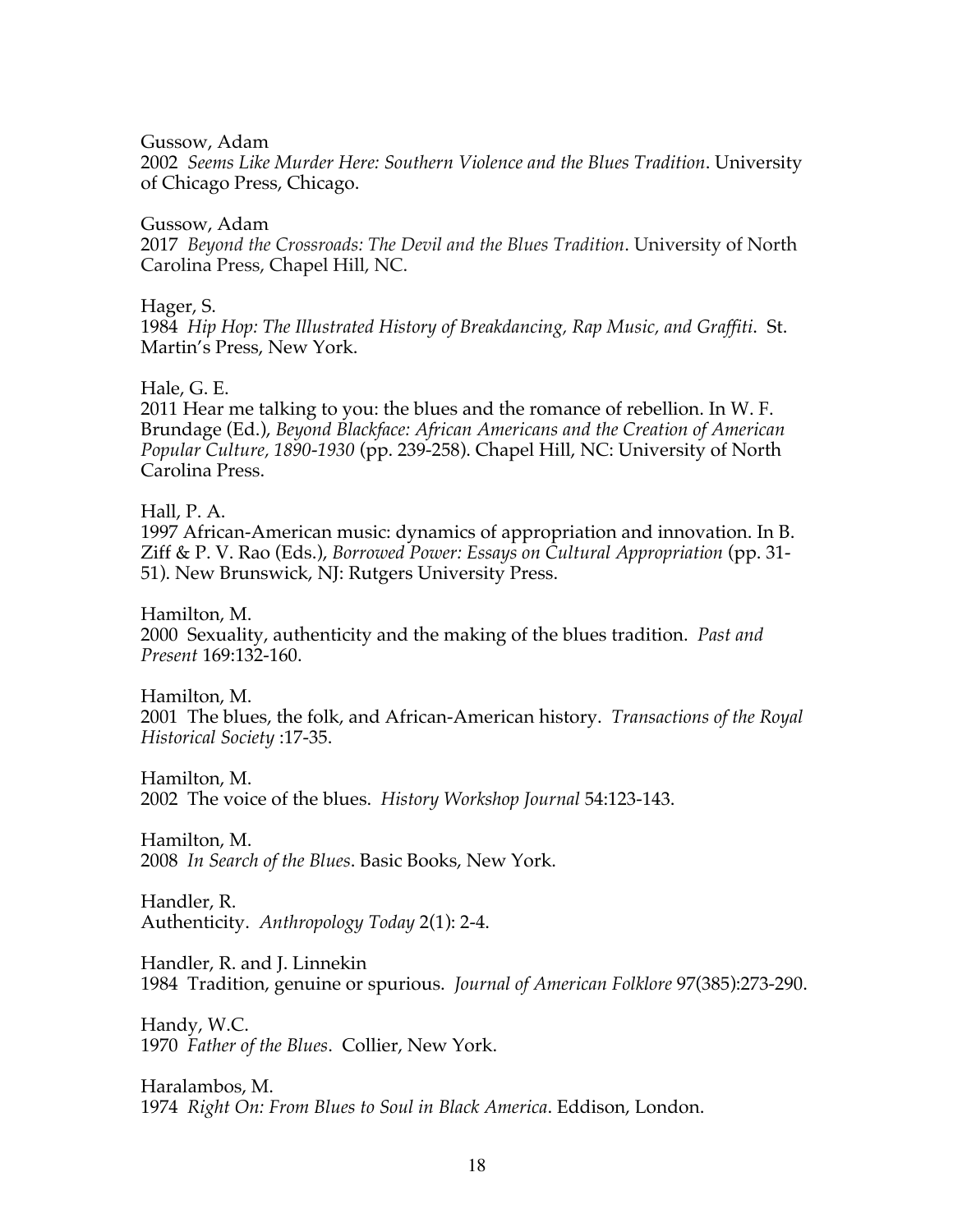Harkness, G. 2012 True school: situational authenticity in Chicago's hip-hop underground. *Cultural Sociology, 6*(3), 283–298.

Harris, M. H. 1992 *The Rise of Gospel Blues: The Music of Thomas Andrew Dorsey in the Urban Church*. Oxford University Press, New York.

Harrison, A. K. 2008 Racial authenticity in rap music and hip hop. *Sociology Compass, 2*(6), 1783– 1800.

Harrison, D.D. 1978 Black women and the blues tradition. In *The Afro-American Woman: Struggles and Images*, edited by S. Harley and R. Terborg-Penn, pp. 129-140. Kennikat Press, Port Washington.

Harrison, D.D. 1981 *Black Pearls: Blues Queens of the 1920s*. Rutgers University Press, New Brunswick.

Hawkins, Martin 2016 *Slim Harpo: Blues King Bee of Baton Rouge*. LSU Press, Baton Rouge.

Hay, F.J. 1987 The sacred/profane dialectic in Delta Blues: the life and lyrics of Sonny Boy Williamson. *Phylon* 48(4): 317-326.

Hazzard-Gordon, K. 1990 *Jookin': The Rise of Social Dance Formations in African-American Culture*. Temple University Press, Philadelphia.

Hofstein, F. 1996 *Muddy Waters biographie*. Actes Sud.

Hyman, L.J. 1991 *Going to Chicago: A Year on the Chicago Blues Scene*. Wexford Publishing Co.

Johnson, E. P. 2003 *Appropriating Blackness: Performance and the Politics of Authenticity*. Durham, NC: Duke University Press.

Jones, F. 1989 *I Was There When the Blues Was Red Hot: A Tribute to a Chicago Blues Family*. Fernando Jones, Chicago.

Jones, L. [Amiri Baraka]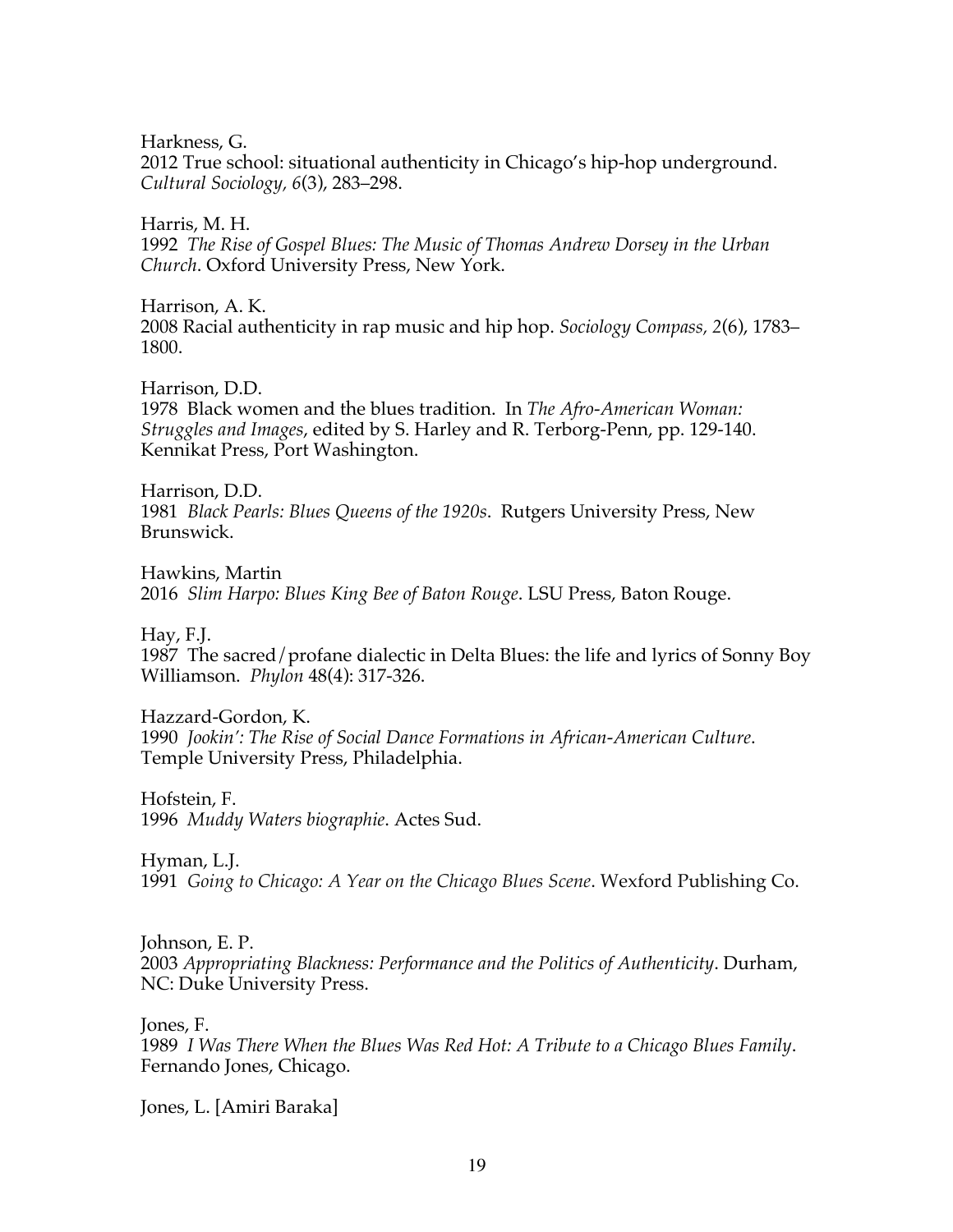1999 *Blues People: Negro Music in White America*. Quil W. Morrow, New York.

Keil, C.

1966 *Urban Blues*. Chicago: University of Chicago Press.

Keiser, R. L.

2002 [1969] *The Vice Lords: Warriors of the Street*. Holt, Rinehart and Winston, New York.

Kenney, W.H. 1993 *Chicago Jazz: A Cultural History, 1904-1930*. Oxford University Press, Oxford.

Keyes, C.L.

1996 At the crossroads: Rap music and its African nexus. *Ethnomusicology* 40(2): 223-248.

King, B.B.

1996 *Blues All Around Me: The Autobiography of B.B. King*. Avon, New York.

King, S.

2011 *I'm Feeling the Blues Right Now: Blues Tourism in the Mississippi Delta*. University Press of Mississippi, Jackson, MS.

Kloosterman, R.C and C. Quispel

1990 Not just the same old show on my radio: an analysis of the role of radio in the diffusion of black music among whites in the South of the United States of America, 1920 to 1960. *Popular Music* 9(2):151-164.

Kot, G.

2014 *I'll Take You There: Mavis Staples, the Staple Singers, and the Music That Shaped the Civil Rights Era*. Scribner, New York.

Kubik, G.

1999 *Africa and the Blues*. University Press of Mississippi, Jackson, MS.

Lauterbach, P.

2011 *The Chitlin' Circuit and the Road to Rock 'n' Roll*. Norton, New York.

Lieb, S. R.

1981 *Mother of the Blues: A Study of Ma Rainey*. University of Massachusetts Press, Boston.

Lieberfeld, D. 1995 Million-dollar juke joint: commodifying blues culture. *African American Review* 29(2):217-221.

Lindholm, C. 2008 *Culture and Authenticity*. Blackwell, Oxford.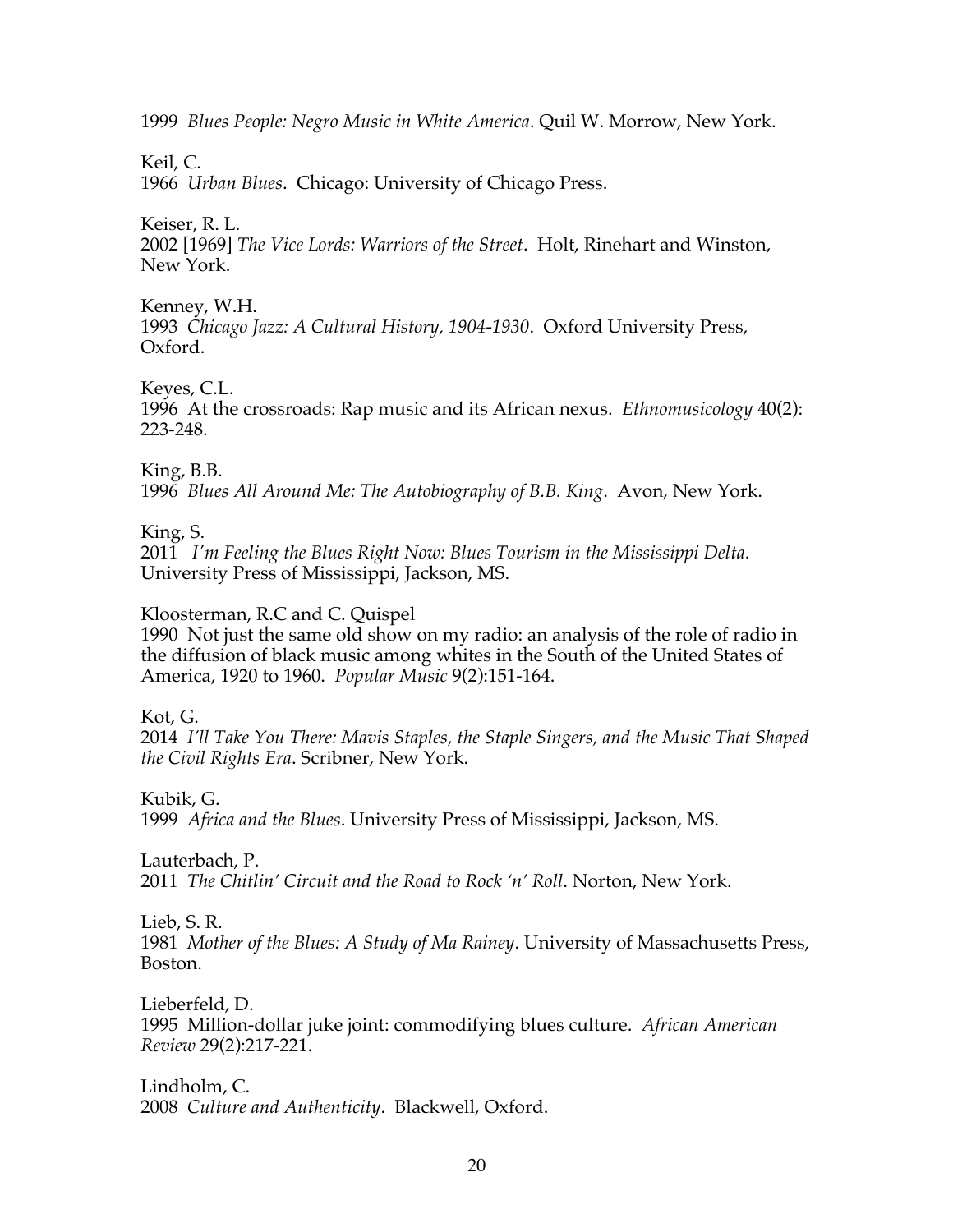Linnekin, J.

1991 Cultural invention and the dilemma of authenticity. *American Anthropologist* 93:446-449.

Lomax, A. 1993 *The Land Where the Blues Began*. Pantheon Books, New York.

Lorenz, W.

1986 *Bluebird Blues, Sonny Boy Williamson*. Moonshine Blues, Bonn.

Lott, Eric

2013 *Love and Theft: Blackface Minstrelsy and the American Working Class*. Oxford University Press.

Massey, D.S. and N.A. Denton 2001 *American Apartheid*. Harvard University Press, Cambridge, MA.

Mayfield, Panny Flautt 2017 *Live from the Mississippi Delta*. University of Mississippi Press. [Photographs]

McKee, M. 1981 *Beale Black and Blue: Life and Music on Black America's Main Street*. Louisiana State University Press, Baton Rouge.

McLeod, K. 1999 Authenticity within Hip-hop and other cultures threatened with assimilation. *Journal of Communication, 49*(4), 134-150.

McMillen, N.R. 1990 *Dark Journey: Black Mississippians in the Age of Jim Crow*. University of Illinois Press, Urbana.

Merriam, A.P. 1964 *The Anthropology of Music*. Evanston: Northwestern University Press.

Merriam, A.P. 1977 Definitions of "comparative musicology" and "ethnomusicology": an historical-theoretical perspective. *Ethnomusicology* 21(2):189-204.

Middleton, R. 1972 *Pop Music and the Blues*. Gollancz, London.

Middleton, R. 1990 *Studying Popular Music*. Open University Press, Philadelphia.

Miller, K.H.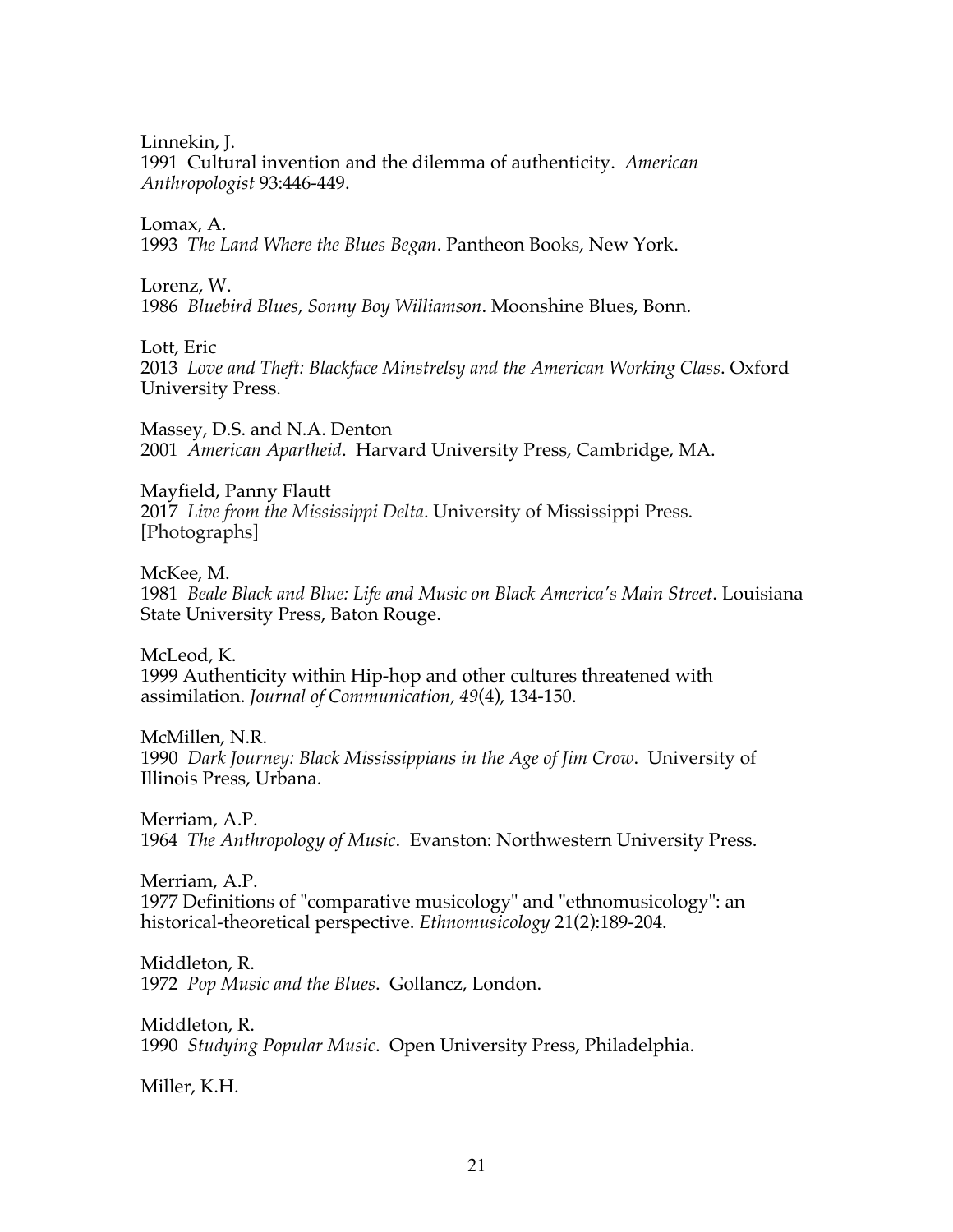2010 *Segregating Sound: Inventing Folk and Pop Music in the Age of Jim Crow*. Duke University Press, Durham, NC.

Miller, M.L.

2009 *Slaves to Fashion: Black Dandyism and the Styling of Black Diasporic Identity*. Duke University Press, Durham, NC.

Milward, J.

2013 *Cross Roads: How the Blues Shaped Rock 'n' Roll (and Rock Saved the Blues)*. Northeastern University Press, Boston.

Moore, A.

2002 Authenticity as authentication. *Popular Music, 21*(2), 209–223.

Morgan, Stacy I.

2017*Frankie and Johnny: Race, Gender, and the Work of African American Folklore in 1930s America*. University of Texas Press, Austin, TX.

Muir, Peter C. 2009 *Long Lost Blues: Popular Blues in America, 1850-1920*. University of Illinois Press, Urbana.

Murray, C. S. 2000 *Boogie Man: The Adventures of John Lee Hooker in the American Twentieth Century*. New York: St. Martin's Griffin.

Narvaez, P. 2001 Unplugged: Blues guitarists and the myth of acousticity. In *Guitar Cultures*, A. Bennett and K. Dawe (eds.), pp. 27-44. Oxford: Berg.

Nettl, B.

1983 *The Study of Ethnomusicology: Twenty-nine Issues and Concepts*. University of Illinois Press, Urbana.

Nicholson, P. 1998 *Mississippi: The Blues Today!* Blanford, London.

Oakley, G. 1997 *The Devil's Music: A History of the Blues*. DaCapo Press, New York.

Obrecht, J.

1998 Transatlantic Blues. *Guitar Player*, March 1998:67-74.

Obrecht, J. 2000 *Rollin' and Tumblin': The Postwar Blues Guitarists*. Miller Freeman, San Francisco.

Oliver, P. 1963 *The Meaning of the Blues*. Collier, New York.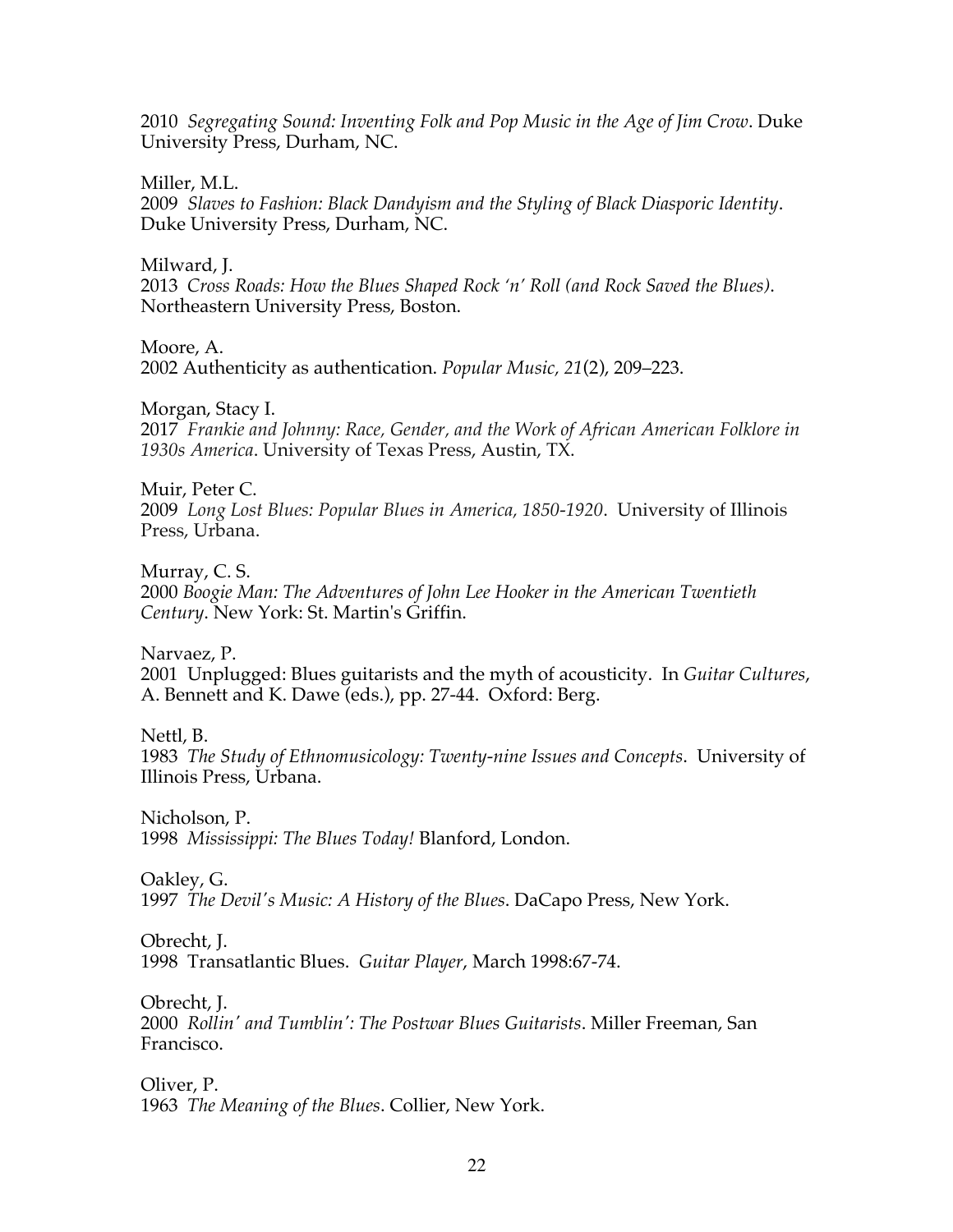Oliver, P.

1968 *Screening the Blues: Aspects of the Blues Tradition*. Da Capo, New York.

Oliver, P.

1969 *The Story of the Blues*. Chilton, Philadelphia.

Oliver, P.

1970 *Savannah Syncopators: African Retentions in the Blues*. Studio Vista, London.

Oliver, P.

1972 Some comments: African influence and the Blues. *Living Blues* 8:13-17.

Oliver, P.

1973 Echoes of the jungle? *Living Blues* 13:69-75.

Oliver, P. 1990 [2nd edition] *Blues Fell This Morning*. Cambridge University Press, Cambridge.

Oliver, P., Russel. Tony, R. M. W. Dixon, J. Godrich, and H. Rye 2001 *Yonder Come the Blues*. Cambridge University Press, Cambridge.

Olsson, B. 1970 *Memphis Blues and Jug Bands*. Studio Vista, London.

Oshinsky, D.M. 1996 *"Worse Than Slavery": Parchman Farm and the Ordeal of Jim Crow Justice*. New York: Free Press.

Patoski, J. N. and B. Crawford 1993 *Stevie Ray Vaughan: Caught in the Crossfire*. Little, Brown, Boston.

Pearson, N.W. 1989 Political and musical forces that influenced the development of Kansas City jazz. *Black Music Research Journal* 9(2):181-192.

Perkins, U.E. 1987 *Explosion of Chicago's Black Street Gangs: 1900 to the Present*. Third World Press, Chicago.

Peterson, R.A. 1990 Why 1955? Explaining the advent of Rock Music. *Popular Music* 9(2): 151- 164.

Peterson, R. A. 1999 *Creating Country Music: Fabricating Authenticity*. Chicago: University of Chicago Press.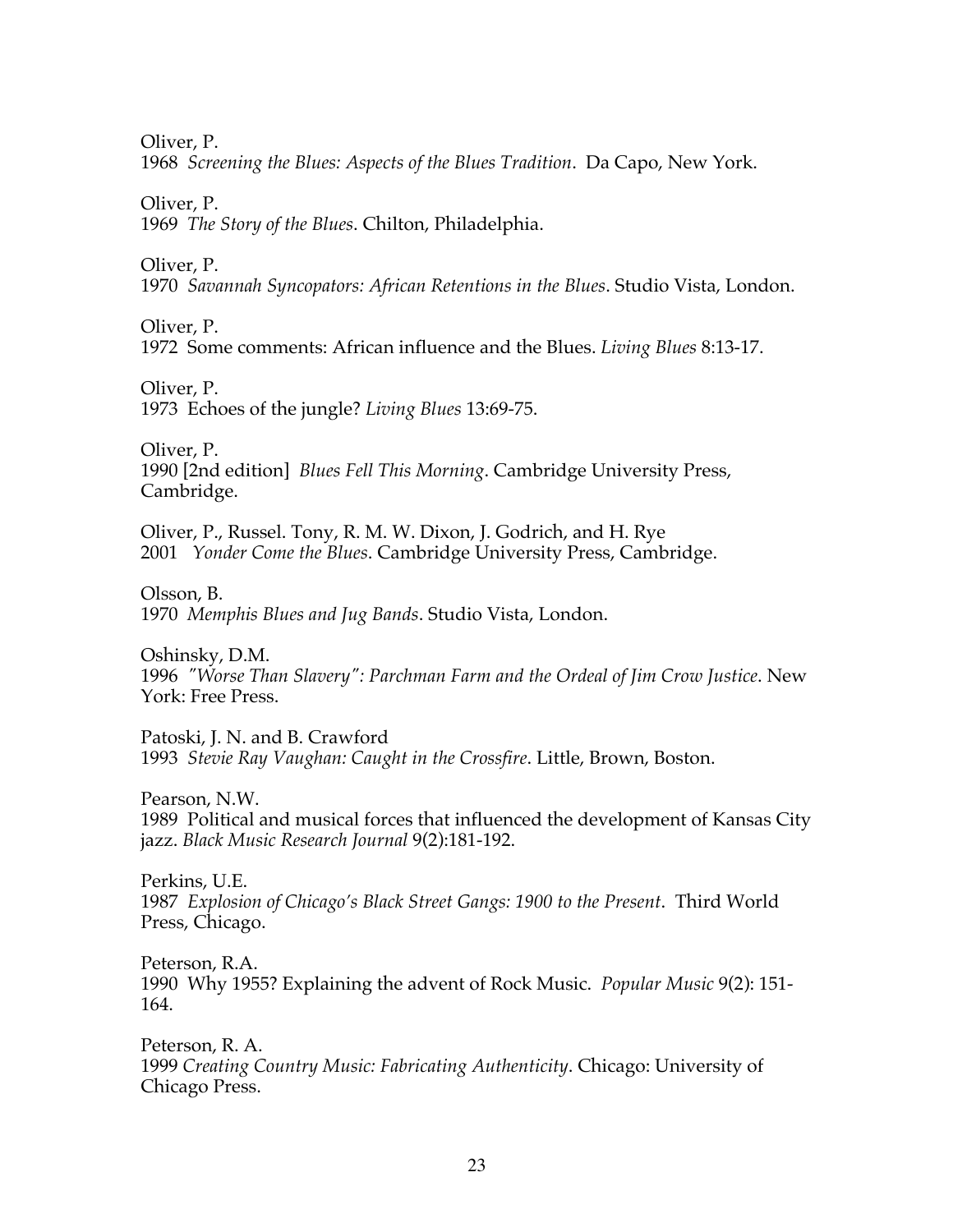Peterson, R. A.

2005 In search of authenticity. *Journal of Management Studies, 42*(5), 1083-1098.

Piper, Julian

2017 *Blues from the Bayou: The Rhythms of Baton Rouge*. Pelican Publishing, Gretna, LA.

Plumpp, S. 1988 *The Mojo Hands Call, I Must Go*. Thunder's Mouth Press.

Plumpp, S. 1989 *Blues: The Story Always Untold*. Another Chicago Press, Chicago.

Plumpp, S. 1999 *Blues Narratives*. Tia Chucha.

PoKempner, M. 2000 *Down at Theresa's. Chicago Blues*. Prestel, Munich. [Photographs]

Prévos, A.J.M. 1992 Four decades of French Blues research in Chicago: from the fifties into the nineties. *Black Music Research Journal* 12(1):97-112.

Radano, R. and P.V. Bohlman (editors) 2000 *Music and the Racial Imagination*. University of Chicago Press, Chicago.

Reagon, B.J. 1992 *We'll Understand It Better By and By: Pioneering African-American Gospel Composers*. Smithsonian, Washington, DC.

Reed, T.L. 2003 *The Sacred Profane: Religion in Black Popular Music*. Lexington, University of Kentucky Press.

Rhym, D. 1996 "Here's for the bitches": an analysis of Gangsta Rap and misogyny. *Womanist Theory and Research* 2.1/2.2.

Riesman, B. 2011 *I Feel So Good: The Life and Times of Big Bill Broonz*y. University of Chicago Press, Chicago.

Rose, T.

1994 *Black Noise: Rap Music and Black Culture in Contemporary America*. Hanover, NH: Wesleyan University Press.

Rudinow, J. 1994 Race, ethnicity, expressive authenticity: can white people sing the blues? *Journal of Aesthetics and Art Criticism, 52*(1), 127-137.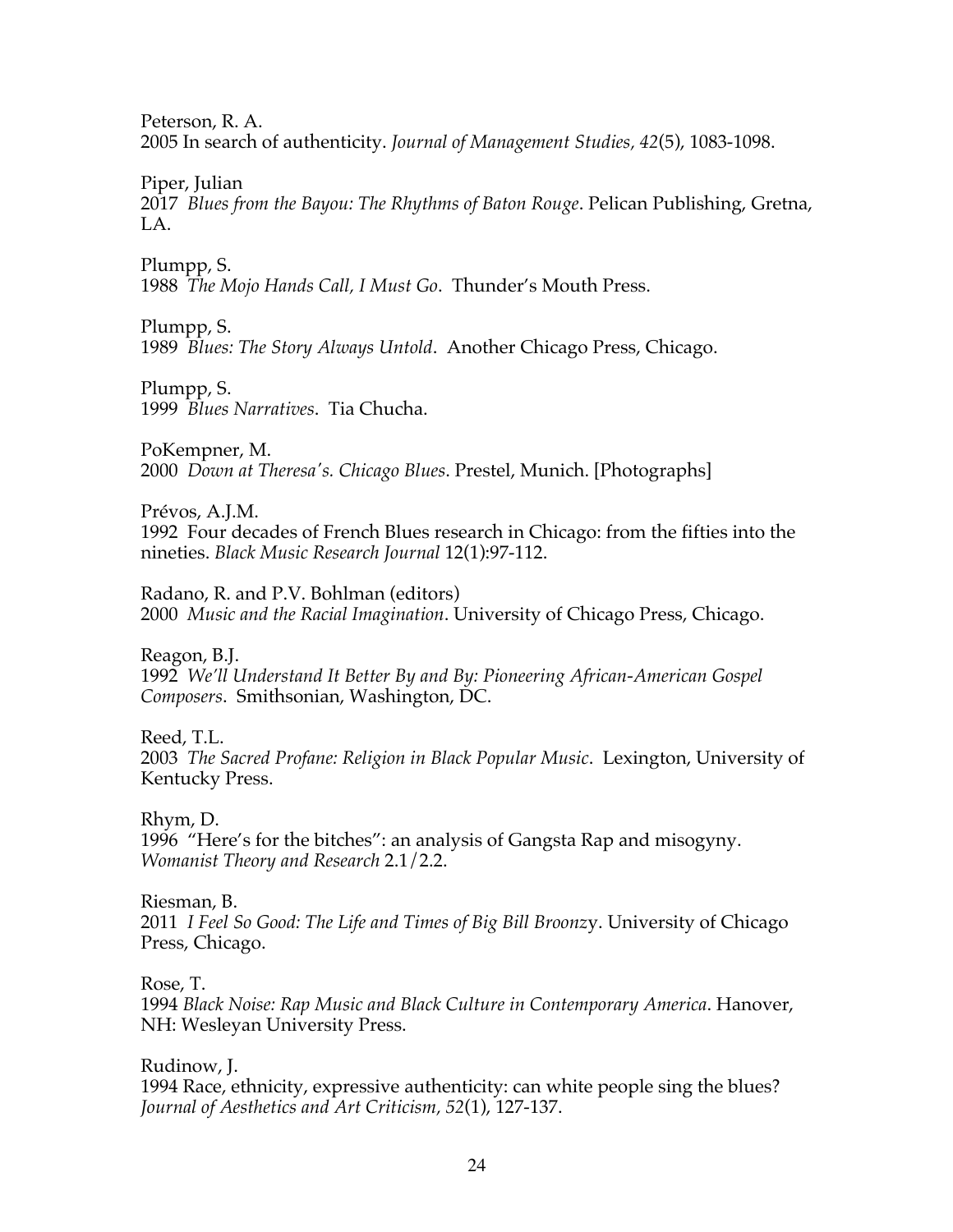Salaam, M. ya 1995 The aesthetics of Rap. *African American Review* 29(2): 303-315.

Sacré, Robert (editor) 2018 *Charley Patton: Voice of the Mississippi Delta*. University of Mississippi Press, Jackson, MS.

Sanders, C.J. 1996 *Saints in Exile: The Holiness-Pentacostal Experience in African American Religion and Culture*. New York, Oxford University Press.

Santelli, R.

1993 *The Big Book of Blues*. Penguin, New York.

Sawyer, C.

1980 *The Arrival of B.B. King: The Authorized Biography*. Doubleday, Garden City, NY.

Scarborough, D. 1925 *On the Trail of the Negro Folksong*. Harvard University Press, Cambridge, MA.

Schroeder, P. R. 2004 *Robert Johnson: Mythmaking and Contemporary American Culture*. University of Illinois Press, Urbana and Chicago.

Schwerin, J. 1992 *Go To Tell It: Mahalia Jackson, Queen of Gospel*. Oxford University Press, Oxford.

Segrest, J. and M. Hoffman 2004 *Moanin' at Midnight: The Life and Times of Howlin' Wolf*. New York: Pantheon.

Shaw, A. 1980 Researching Rhythm & Blues. *Black Music Research Journal* 1:71-79.

Small, C. 1998 *Musicking: The Meanings of Performing and Listening*. Wesleyan University Press, Middletown, CT.

Southern, E. 1997 (3rd edition) *The Music of Black Americans: A History*. Norton, New York.

Spear, A.H. 1967 *Black Chicago: The Making of a Negro Ghetto 1890-1920*. University of Chicago Press, Chicago.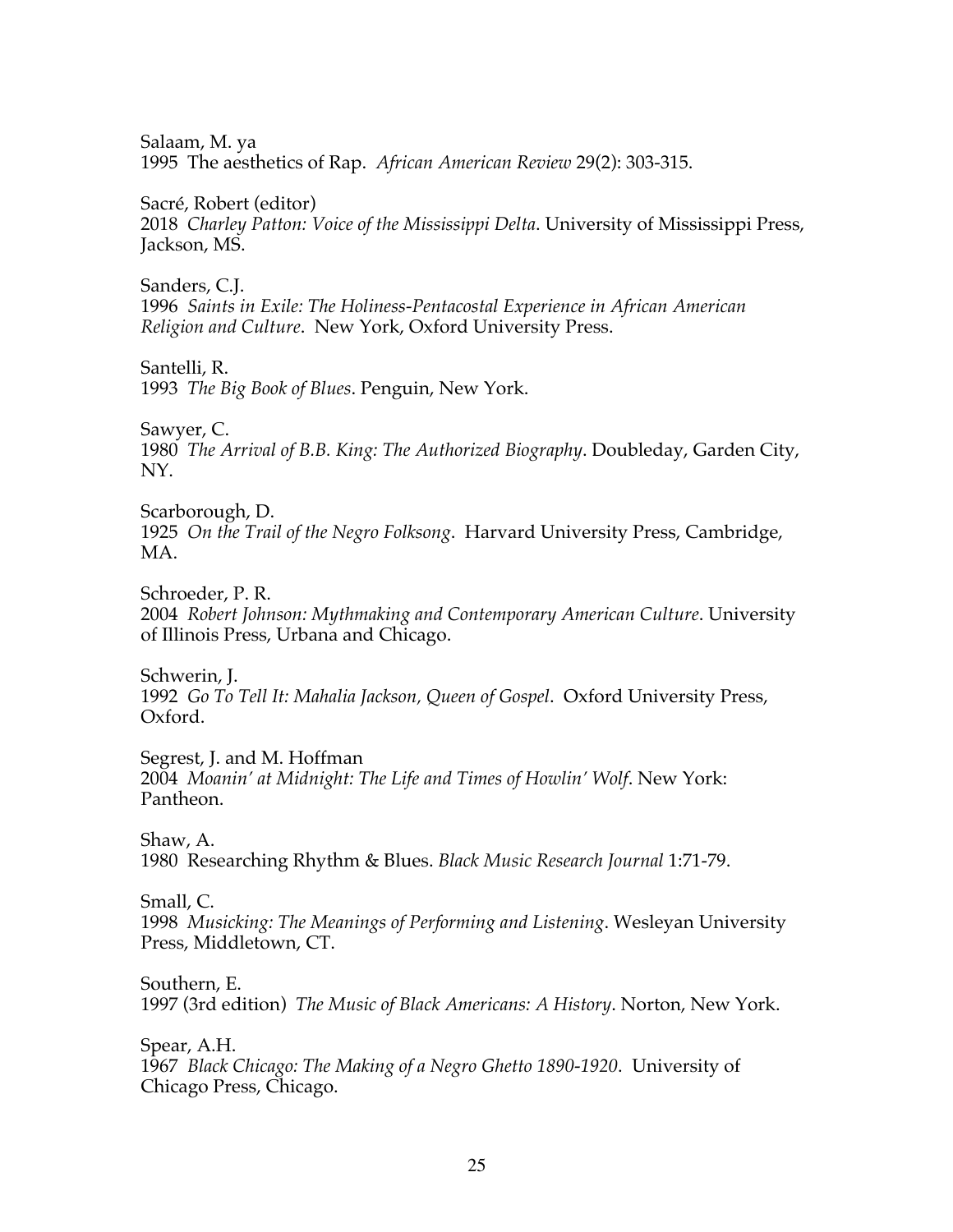Spencer, J.M.

1992 The diminishing rural residue of folklore in city and urban Blues, Chicago 19-15-1950. *Black Music Research Journal* 12(1):25-41.

Spencer, J.M. 1993 *Blues and Evil*. University of Tennessee Press, Knoxville.

Springer, R. 1976 The regulatory function of the Blues. *The Black Perspective in Music* 4(3): 278-288.

Stange, M. 2003 *Bronzeville: Black Chicago in Pictures 1941-1943*. New Press, New York. [Photographs]

Stoever, Jennifer Lynn 2016 *The Sonic Color Line: Race and the Cultural Politics of Listening*. NYU Press, New York.

Stokes, M. (ed.) 1994 *Ethnicity, Identity, and Music: The Musical Construction of Place*. Berg, Providence, RI.

Stokes, M. 2004 Music and the global order. *Annual Review of Anthropology* 33: 47-72.

Stewart-Baxter, D. 1970 *Ma Rainey and the Classic Blues Singers*. Studio Vista, London.

Taft, M. 1983 *Blues Lyric Poetry: An Anthology*. Garland, New York.

Tipaldi, A.

2002 *Children of the Blues: 49 Musicians Shaping a New Blues Tradition*. Backbeat Books, San Francisco.

Tirro, F. 1977 *Jazz: A History*. W.W. Norton, New York.

Tolnay, S. E. 2003. The African American "great migration" and beyond. *Annual Review of Sociology* 29:209-32.

Tooze, S. 1997 *Muddy Waters - The Mojo Man*. Toronto: ECW Press.

Tracy, S.T. (ed.) 1999 *Write Me a Few of Your Lines: A Blues Reader*. Amherst: University of Massachusetts Press.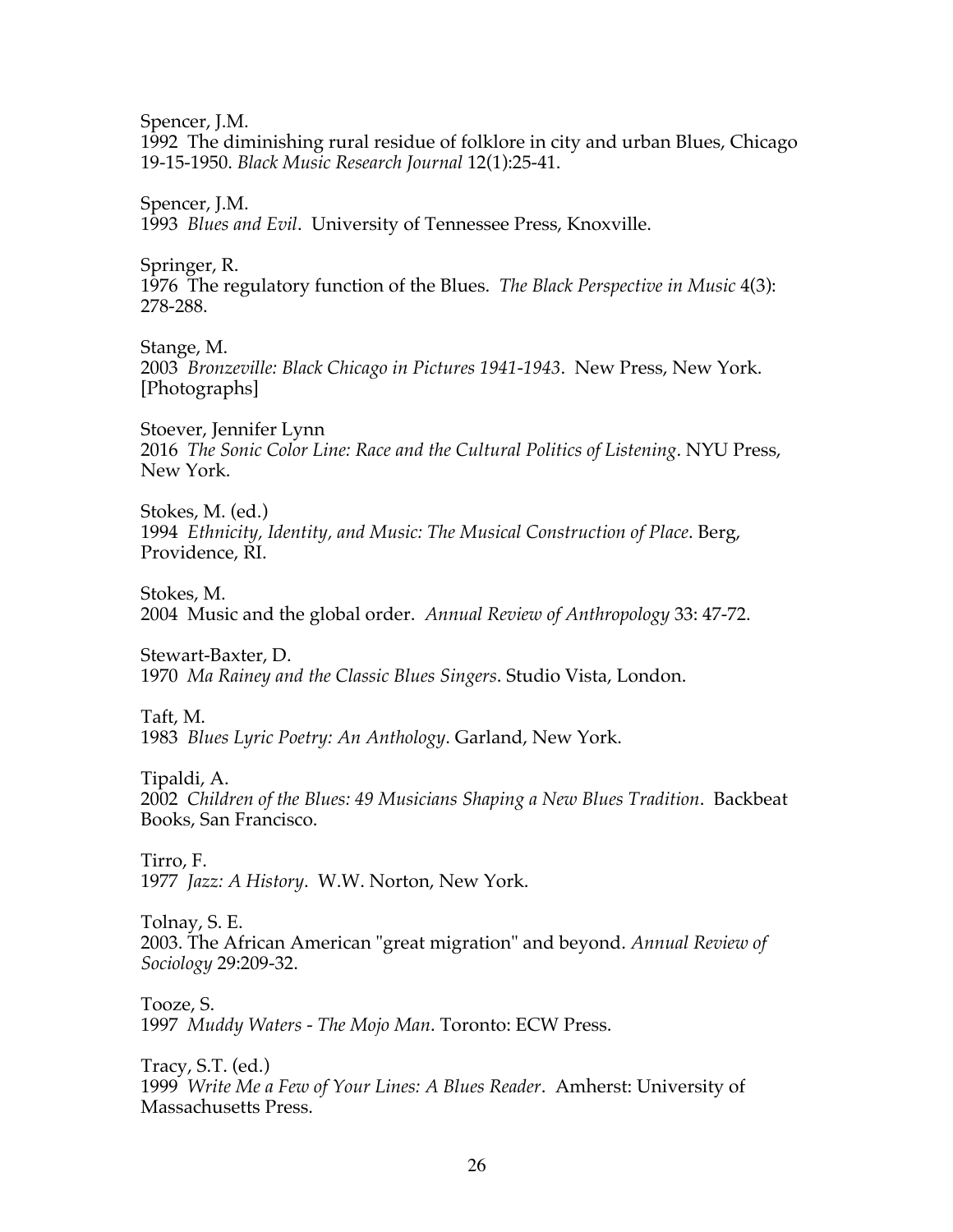Travis, D.J.

1990 Chicago's Jazz trail, 1893-1950. *Black Music Research Journal* 10(1):82-85.

# Trynka, P.

1997 *Portrait of the Blues: America's Blues Musicians in Their Own Words*. Da Capo, New York.

# Turino, T.

2008 *Music as Social Life: The Politics of Participation*. University of Chicago Press, Chicago.

# van der Merwe, P.

1989 *Origins of the Popular Style: The Antecedents of Twentieth-Century Popular Music*. Claendon Press, Oxford.

# Vann, K. R.

1989 *Black Music in Ebony: An Annotated Guide to the Articles on Music in Ebony Magazine, 1945-1985*. Center for Black Music Research, Columbia College, Chicago.

Vernon, P.

1989 *African-American Blues, Rythm and Blues, Gospel and Zydeco on Film and Video, 1926-1997*. Ashgate, Aldershot.

Vincent, T.

1992 The community that gave jazz to Chicago. *Black Music Research Journal* 12(1):43-55.

Vulliamy, G.

1982 *Jazz and Blues*. Routledge and Kegan Paul, Boston,.

Wald, E.

2000 *Josh White: Society Blues*. University of Massachusetts Press, Amherst.

Wald, E.

2004 *Escaping the Delta: Robert Johnson and the Invention of the Blues*. Harper Collins, New York.

# Wang, R.

1988 Researching the New Orleans-Chicago jazz connection: tools and methods. *Black Music Research Journal* 8(1):101-112.

Ward, B.

1998 *Just My Soul Responding: Rhythm and Blues, Black Consciousness, and Race Relations*. London: University College London Press.

Wardlow, G.D.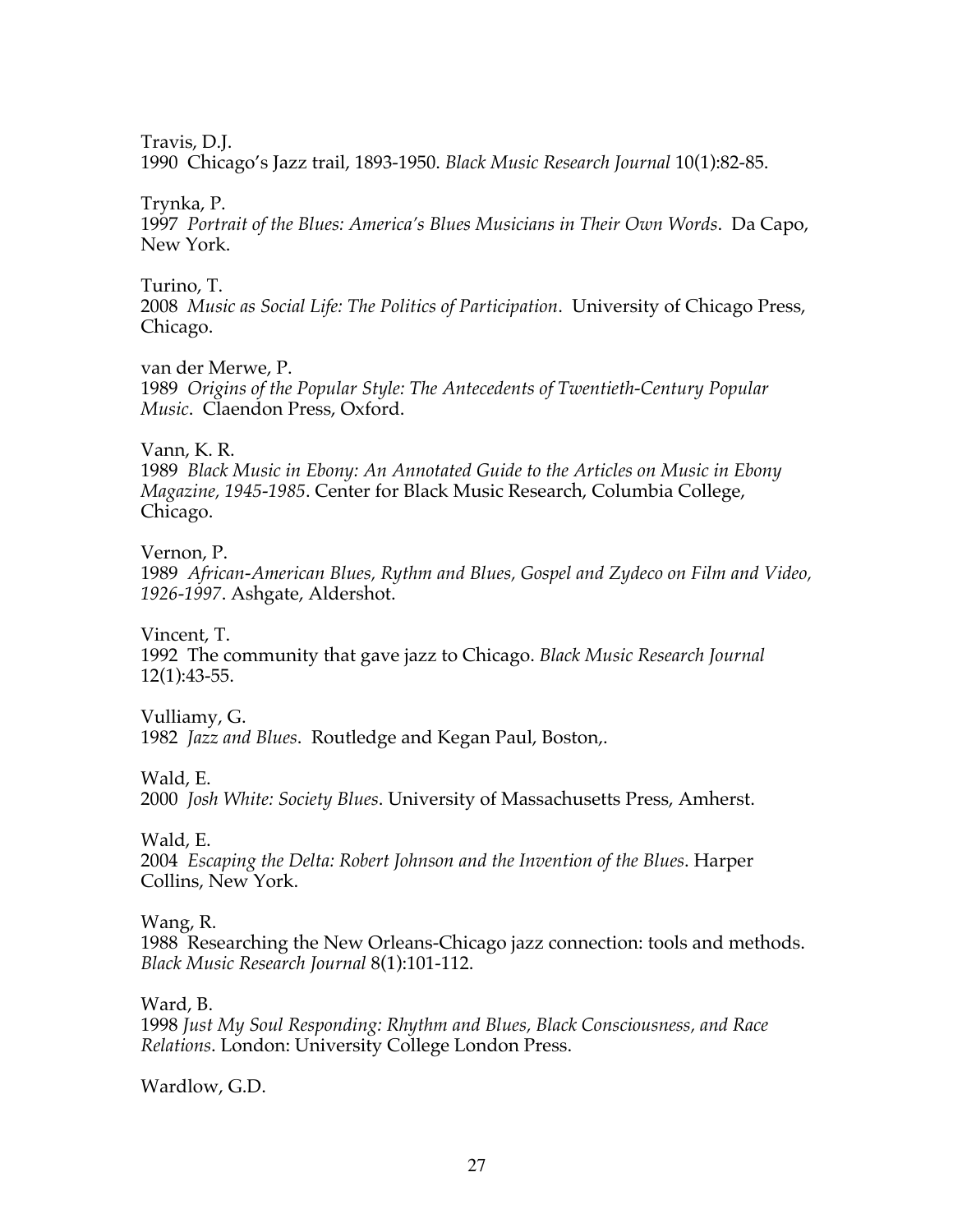1998 *Chasin' that Devil Music: Searching for the Blues*. San Francisco: Backbeat Books.

Waterman, R. A. 1952 African influence on the music of the Americas. In *Acculturation in the Americas*, edited by S. Tax, pp. 207-218. University of Chicago Press, Chicago.

Waterman, R. A. 1963 On flogging a dead horse: lessons learned from the Africanisms controversy. *Ethnomusicology* 7 (1-83).

Welding, P. and T. Byron (eds.) 1991 *Bluesland: Portraits of Twelve Major American Blues Masters*. Penguin, New York.

Westbrooks, A. 1958 *A Profile of the Negro Consumer as Reflected by Radio Programs Designed to Appeal to Negroes*. MA Thesis, University of Chicago, Committee on Communications.

White, S., and G. White 1998 *Stylin': African American Expressive Culture from Its Beginnings to the Zoot Suit*. Cornell University Press, Ithaca, NY.

White, S., and G. White 2006 *The Sounds of Slavery: Discovering African American History through Songs, Sermons, and Speech*. Boston: Beacon Press.

Whiteis, D. 2006 *Chicago Blues: Portraits and Stories*. Chicago: University of Illinois Press.

Wilcock, D.W., and B. Guy 1993 *Damn Right I've Got the Blues: Buddy Guy and the Roots of Rock-and-Roll*. San Francisco: Woodford Press.

Wilkerson, I. 2010 *The Warmth of Other Suns: The Epic Story of America's Great Migration*. New York: Random House.

Winans, Robert B. 1990 Black instrumental music traditions in the ex-slave narratives. *Black Music Research Journal* 10(1):43-53.

Winans, Robert B. (editor) 2018 *Banjo Roots and Branches*. University of Illinois Press, Urbana.

Witek, J. 1988 Blindness as a rhetorical trope in Blues discourse. *Black Music Research Journal* 8(2):177-193.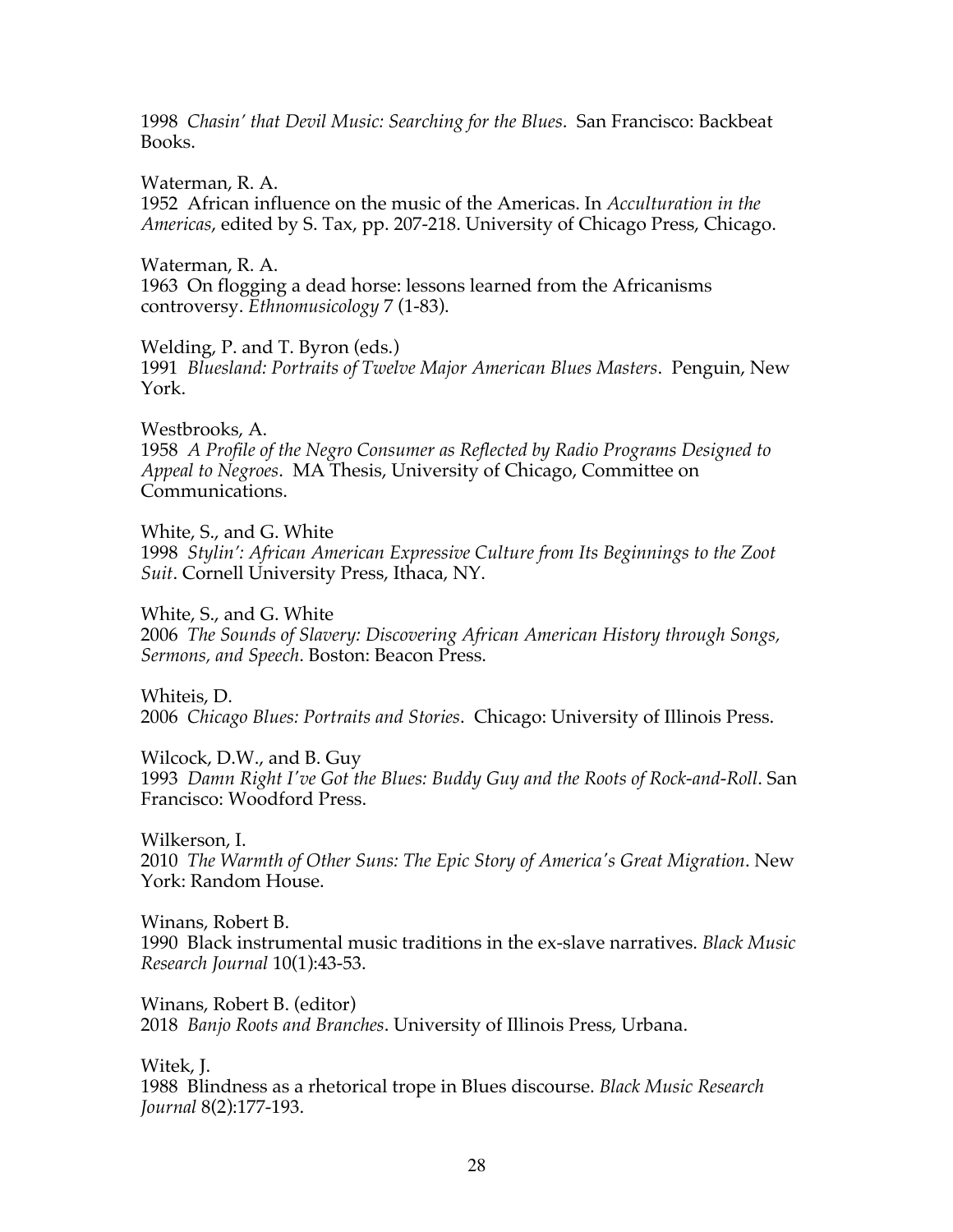Wolfe, C.

1990 Rural black string band music. *Black Music Research Journal* 10(1):32-35.

# Wolkin, J. M., and B. Keenom

2000 *Michael Bloomfield: If You Love These Blues. An Oral History*. Miller Freeman, San Francisco.

Wright, R.

1969 [1940] *Native Son*. Harper and Row, New York. [an iconic novel of race relations set in South Side Chicago]

Wynne, Ben

2014 *In Tune: Charley Patton, Jimmie Rodgers, and the Roots of American Music*. LSU Press, Baton Rouge.

Yourcenar, M. 1984 *Blues et gospels*. Gallimard, Paris.

-----

1969 *The Blues Line: A Collection of Blues Lyrics from Leadbelly to Muddy Waters*. Schirmer Books, New York.

See also the journals: *Popular Music, Ethnomusicology, Black Music Research Journal, Popular Music and Society, Journal of Popular Music Studies, Living Blues, Blues Revue, Blues Access, and King Biscuit Times.*

In addition to the books and articles listed above, an excellent tool for your paper research is the *Chicago Jazz Archive* at Regenstein Library  $(\text{http://www.lib.uchicago.edu/e/su/cja/}).$  Among other features, it has a special section on The Great Migration, as well as links to other Jazz and Blues archives.

Also of great interest is the *Chicago Blues Archive* at the Chicago Public Library (Harold Washington Building) (http://www.chipublib.org/001hwlc/vpablues/cba.html)

See also the Black Metropolis resources page of De Paul University at http://condor.depaul.edu/~blackmet/Links.htm

If you are searching for additional books about blues, especially hard to find ones, try Beasley Books in Chicago (www.BeasleyBooks.com), run by Paul Garon.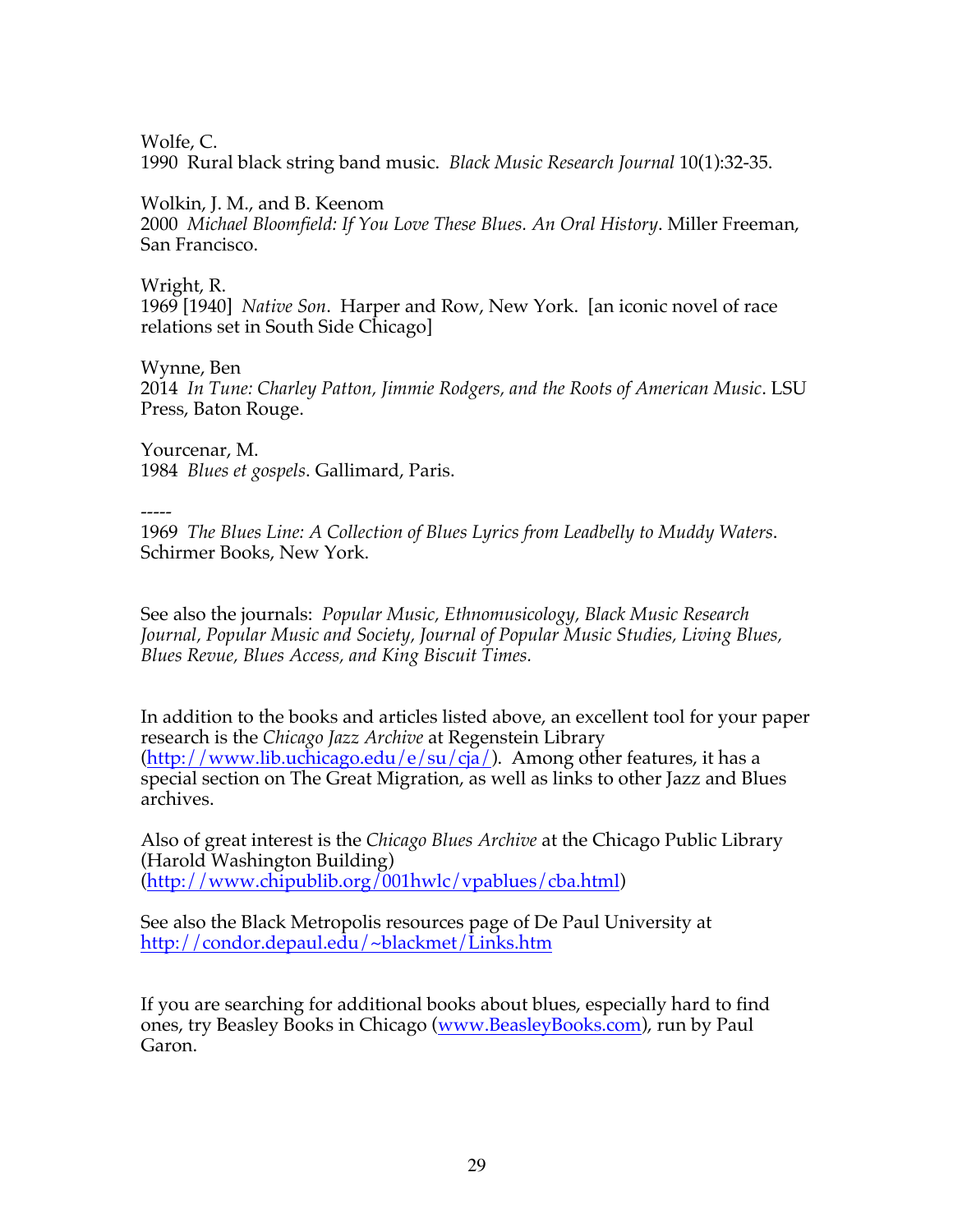#### **List of Artists to Explore (A Representative Selection)**

#### *Chicago:*

Luther Allison † Melody Angel Billy Boy Arnold Carey Bell † Lurrie Bell Big Time Sarah † Mike Bloomfield † Billy Branch Lonnie Brooks † Ronnie Baker Brooks Wayne Baker Brooks Big Bill Broonzy † Paul Butterfield † Toronzo Cannon Eddie "the Chief" Clearwater † James Cotton † Detroit Junior † Willie Dixon † Honeyboy Edwards † Deitra Farr Billy Flynn Buddy Guy Phil Guy † Earl Hooker † Big Walter Horton (a.k.a. "Shakey" Horton) † Howlin' Wolf (Chester Arthur Burnett) † J.B. Hutto † Little Walter (Jacobs) † Elmore James † Carlos Johnson Jimmy Johnson Willie Kent † Mike Ledbetter Grana Louise Magic Sam † Magic Slim † Memphis Slim † Johnny B. Moore Nick Moss Charley Musselwhite Robert Nighthawk † Pinetop Perkins + John Primer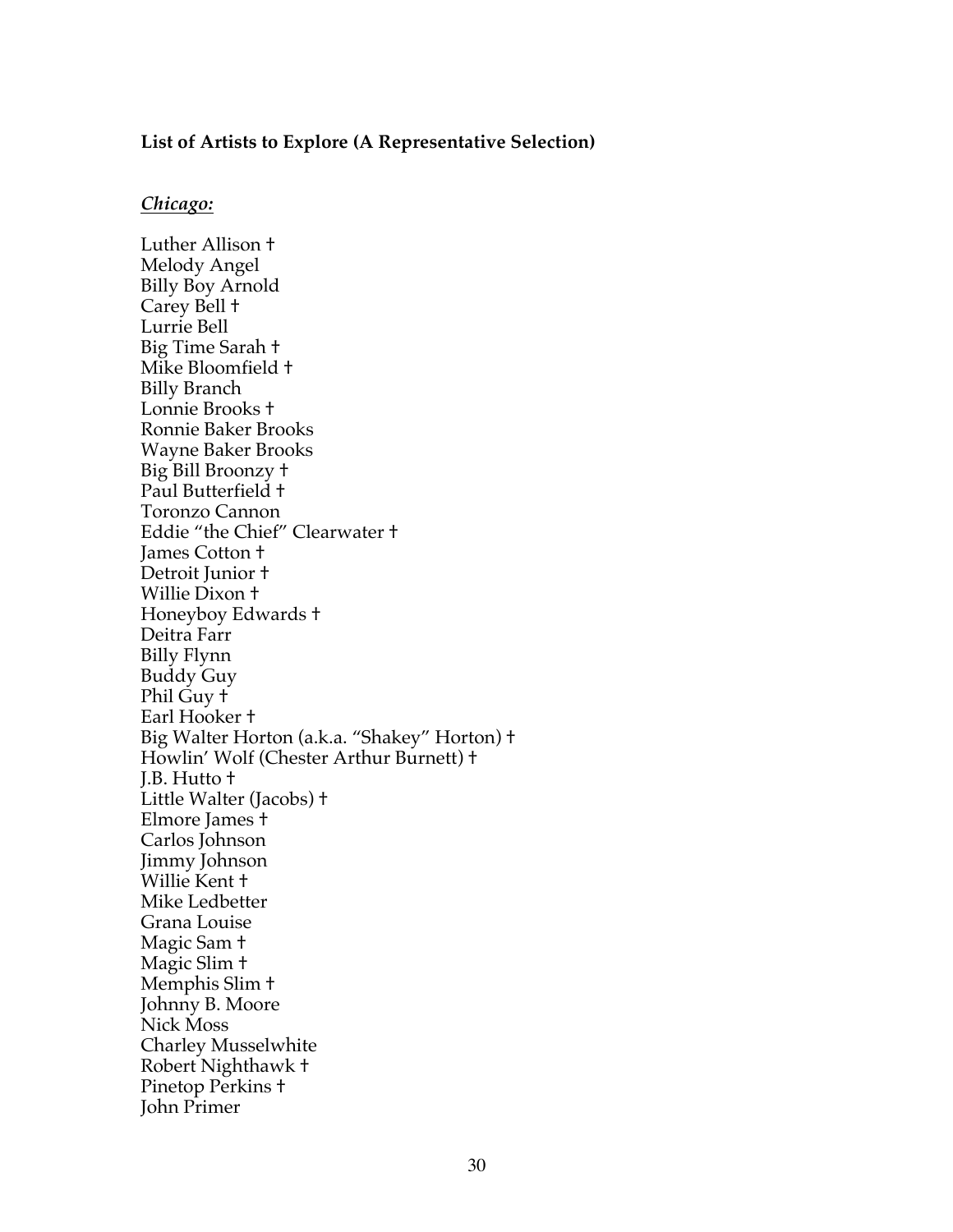Snooky Prior † Jimmy Reed † Otis Rush Eddie Shaw † Johnny Shines † Matthew Skoller Otis Spann † Sugar Blue Hubert Sumlin † Sunnyland Slim † Byther Smith Roosevelt Sykes † Tampa Red † Hound Dog Taylor † Koko Taylor † Melvin Taylor Nellie Tiger Travis Muddy Waters (McKinley Morganfield) † Carl Weathersby Junior Wells † L'il Ed Williams Sonny Boy (John Lee) Williamson I † Sonny Boy Williamson II (a.k.a. Rice Miller) † Zora Young

#### *Outside Chicago:*

Count Basie/Lester Young † (Kansas City Jazz-Blues) Blind Blake † (Piedmont Blues) Bobby Blue Bland † (Soul Blues) Charles Brown † (Texas Blues) Clarence "Gatemouth" Brown † (Texas Blues) R.L. Burnside † (Mississippi Hill Country Blues) William Clarke † (California) Guitar Shorty (Texas Blues) Guitar Slim † (Texas Blues) Son House † (Delta Blues) John Lee Hooker † (Delta/Detroit Blues) Lightnin' Hopkins † (Texas Blues) Skip James † (Delta Blues) Blind Lemon Jefferson † (Texas Blues) Robert Johnson † (Delta Blues) Blind Willie Johnson † (Spirituals with Delta Blues sound) Louis Jordan † (Jump Blues) Junior Kimbrough † (Mississippi Hill Country Blues) Albert King † (Memphis Blues) B.B. King † (Memphis Blues) Freddie King † (Texas/Chicago Blues) Lazy Lester † (Swamp Blues)